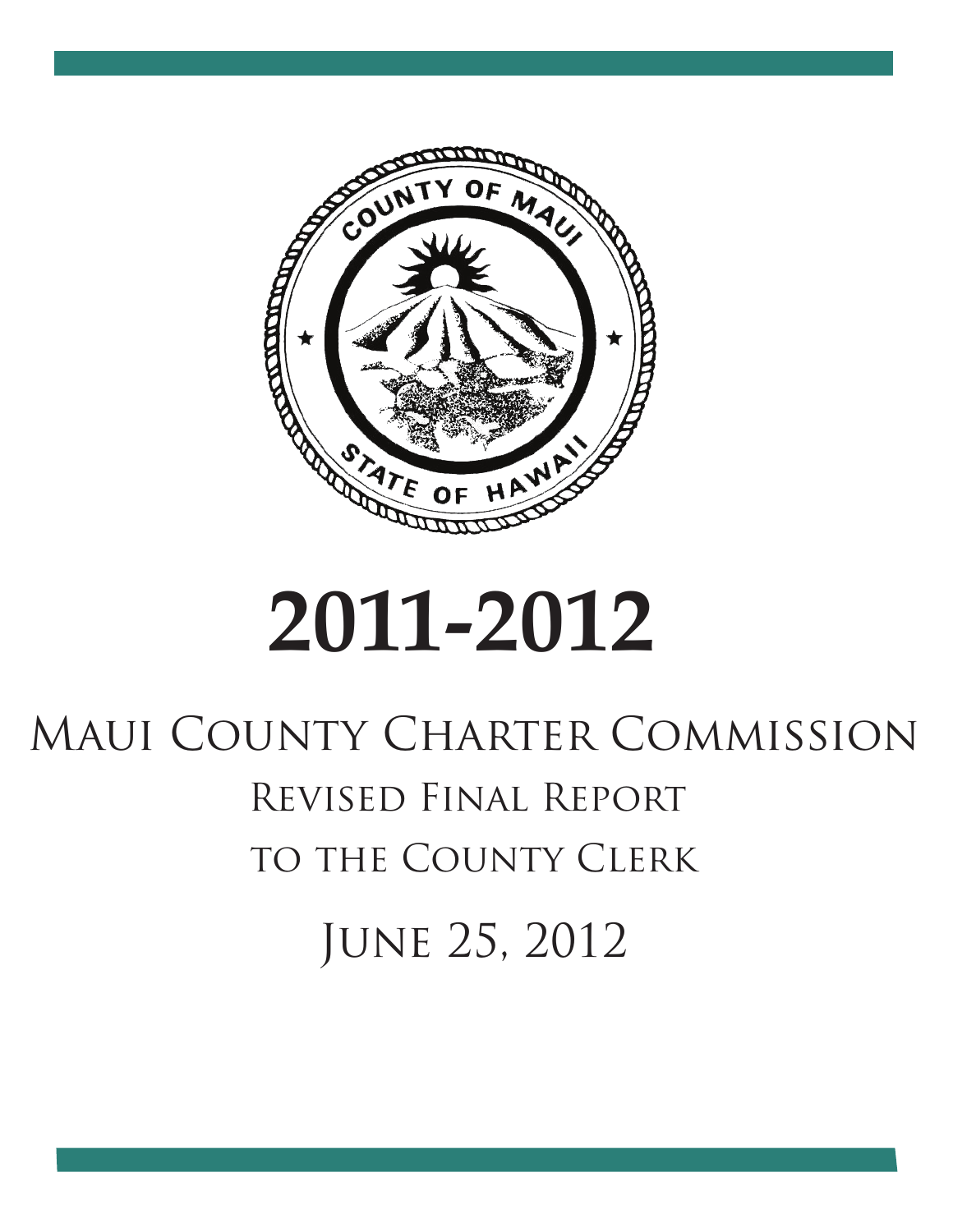# TABLE OF CONTENTS

| SUMMARY OF COUNCIL'S RECOMMENDATIONS AND COMMISSION'S                                                                                                                                                                                         |
|-----------------------------------------------------------------------------------------------------------------------------------------------------------------------------------------------------------------------------------------------|
| CHARTER COMMISSION REVISED FINAL REPORT TO THE COUNTY                                                                                                                                                                                         |
| PROPOSAL ONE - ARTICLE 3, COUNTY COUNCIL TERM LIMITS,                                                                                                                                                                                         |
| PROPOSAL TWO - ARTICLE 8, CHAPTER 7, SECTION 8-7.4<br>ASSIGNING OCEAN SAFETY AND RESCUE FROM THE DEPARTMENT OF<br>PARKS AND RECREATION TO THE DEPARTMENT OF FIRE AND PUBLIC                                                                   |
| PROPOSAL THREE - ARTICLE 3, COUNTY COUNCIL, NEW SECTION 3-                                                                                                                                                                                    |
| PROPOSAL FOUR - ARTICLE 3, COUNTY COUNCIL, SECTION 3-5,<br>PROCEDURE; MEETINGS; RULES AND JOURNAL; VOTING; REQUIRE<br>INTERACTIVE COMMUNICATIONS ACCESS FOR PUBLIC TESTIMONY AT<br>ALL COUNTY COUNCIL AND COUNTY COUNCIL COMMITTEE MEETINGS29 |
| PROPOSAL FIVE - AMEND ARTICLE 14, CHARTER AMENDMENT, TO ADD<br>A NEW SECTION TO REQUIRE THAT THE CHARTER BE REVISED AND<br>PUBLISHED TO INCLUDE ALL NEW SIGNIFICANT AMENDMENTS ADOPTED<br>30.                                                 |
| PROPOSAL SIX - ARTICLE 3, COUNTY COUNCIL RESIDENCY                                                                                                                                                                                            |
| PROPOSAL SEVEN - ARTICLE 7, MAYOR RESIDENCY REQUIREMENTS32                                                                                                                                                                                    |
| PROPOSAL EIGHT - ARTICLE 8, CHAPTER 15, DEPARTMENT OF<br>ENVIRONMENTAL MANAGEMENT, TO ADD ENVIRONMENTAL PROTECTION                                                                                                                            |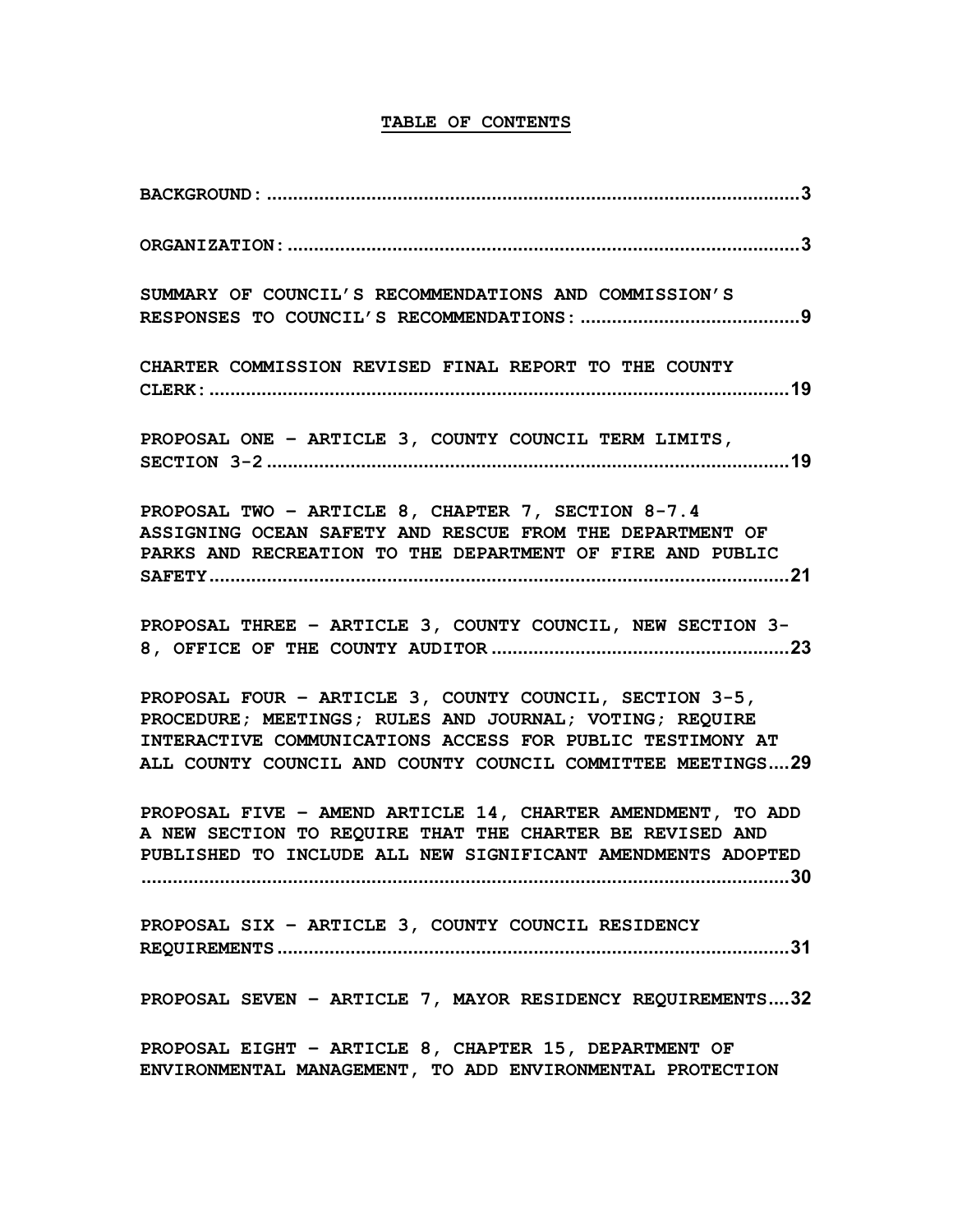AND SUSTAINABILITY TO THE POWERS, DUTIES, AND FUNCTIONS OF THE DEPARTMENT OF ENVIRONMENTAL MANAGEMENT..................................33

PROPOSAL NINE - ARTICLE 8, CHAPTER 7, DEPARTMENT OF FIRE AND PUBLIC SAFETY, SECTION 8-7.2; ARTICLE 8, CHAPTER 9, DEPARTMENT OF PERSONNEL SERVICES, SECTION 8-9.4; ARTICLE 8, CHAPTER 12, DEPARTMENT OF POLICE, SECTION 8-12.2; ARTICLE 8, CHAPTER 13, DEPARTMENT OF LIQUOR CONTROL, SECTION 8- 13.2, TO PROVIDE CONSISTENCY IN THE PROCESS IN WHICH THE VARIOUS COMMISSIONS OF THE LISTED DEPARTMENTS THAT APPOINT ITS DIRECTORS OR CHIEFS HANDLE THE EVALUATION AND REMOVAL OF ITS DIRECTORS OR CHIEFS....................................................................34

PROPOSAL TEN – PREAMBLE ..........................................................................38

COMMISSION POLICY RECOMMENDATIONS TO THE MAYOR, THE COUNCIL, AND OTHER GOVERNMENTAL BODIES OF MAUI COUNTY ..........39

COMMISSION POLICY RECOMMENDATIONS TO FUTURE CHARTER COMMISSIONS ....................................................................................................39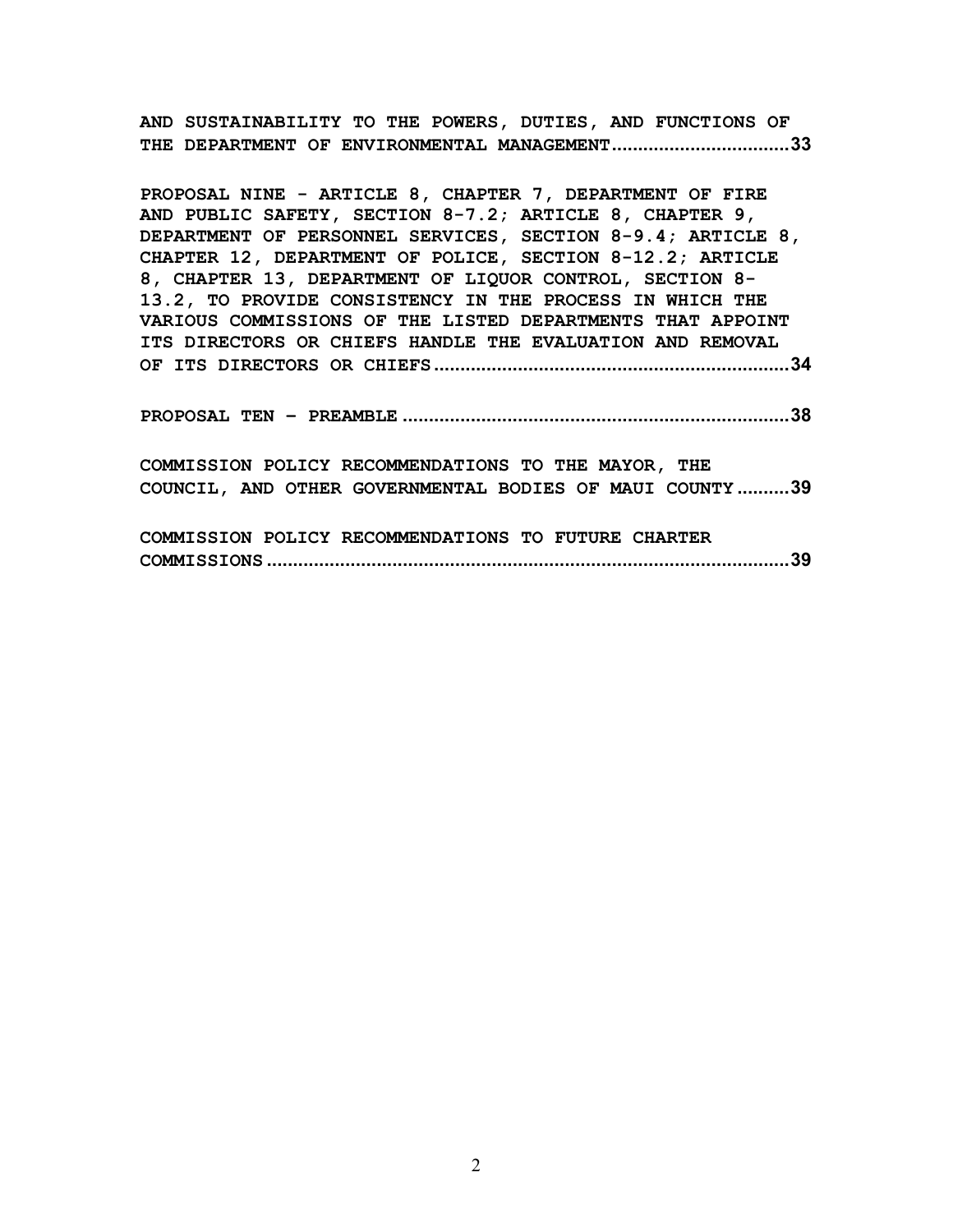#### 2011-2012 MAUI COUNTY CHARTER COMMISSION REVISED FINAL REPORT TO THE COUNTY CLERK

#### BACKGROUND:

 The eleven members of the 2011-2012 Maui County Charter Commission ("Commission") were nominated by Mayor Alan M. Arakawa on January 26, 2011, and were subsequently confirmed by the County Council by Resolution No. 11-31, on April 1, 2011. The members appointed and confirmed were:

Joshua A. Stone, Chair Wayne N. Hedani, Vice Chair Artemio C. Baxa Stephanie (Stacy) S. Crivello David P. DeLeon Frank R. De Rego, Jr. Clifford P. Hashimoto Susan A. Moikeha Linda Kay Okamoto Yuki Lei Sugimura Flo V. Wiger

#### ORGANIZATION:

The Commission's first meeting was held on May 9, 2011. Mayor Alan M. Arakawa, selected Joshua A. Stone to Chair the Commission. The Commission elected Wayne N. Hedani to serve as Vice Chair of the Commission. The Commission adopted organizational and procedural rules for the conduct of its business.

 The Commission sought to hire a Commission Analyst, and a Commission Secretary. The Commission was successful in hiring Jon M. Van Dyke and Sherry P. Broder, collectively, as the Commission Analyst. The Commission was unsuccessful in hiring a Commission Secretary.

 Unexpectedly, on November 29, 2011, Jon M. Van Dyke passed away. The Commission was saddened and held a moment of silence for him at its meeting of December 12, 2011. The Commission was very grateful to have had the opportunity to work with Jon M. Van Dyke, and to benefit from his wealth of experience in law as well as having served as the previous Commission Analyst for the Maui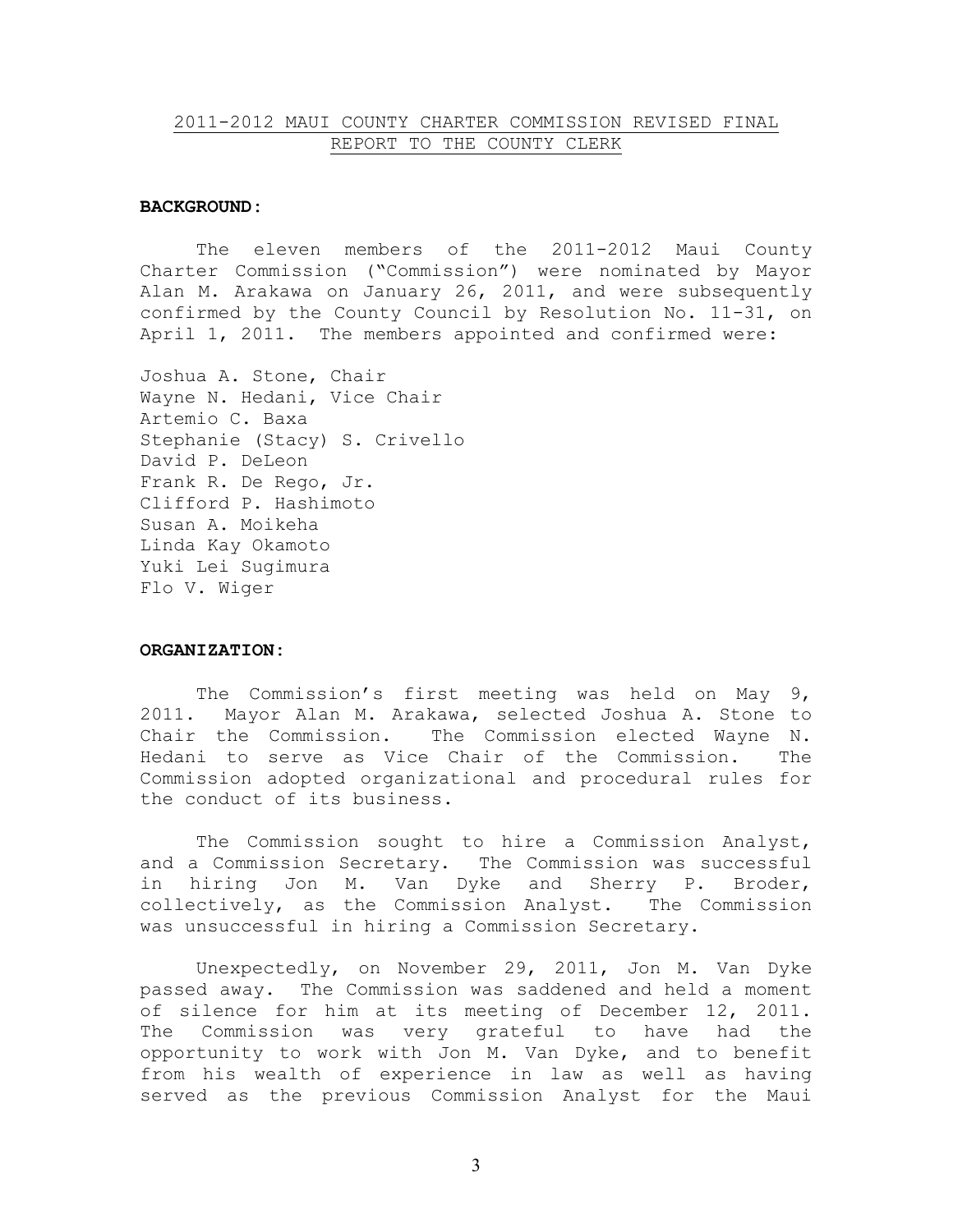County Charter Commission in 2001-2002. The Commission was thankful that his wife, Sherry P. Broder, was able to continue on as the Commission Analyst.

 The Commission was also advised throughout by Edward S. Kushi, Jr., First Deputy Corporation Counsel, and aided by representatives of the Office of the Mayor, particularly, Executive Assistant, Michael Molina. Department of the Corporation Counsel staff, Lisa A. Kahuhu, assisted with the duties of Commission Secretary. Court Reporter Tonya S. McDade of Certified Shorthand Reporters Maui, was hired to record the minutes of all meetings.

 The Commission established a website at www.mauicounty.gov and an email address at charter.commission@co.maui.hi.us. All documents, agendas, minutes, and meeting schedules were posted on the website, and email notifications to subscribers were sent immediately after the postings.

 The Commission followed all the rules established by the State's Sunshine Law in posting agendas in a timely fashion, and in allowing public testimony at all of its meetings.

 A public binder was also created for review at the Department of the Corporation Counsel Office, as well as being available at all of the meetings.

 The Commission met twice a month, and held its 2011 regular meetings at the Department of Planning's conference room located at Kalana Pakui Building, Suite 200, 250 South High Street, Wailuku. The 2011 regular meetings were scheduled as follows:

| Monday, May $9$ , 2011     |
|----------------------------|
| Monday, May 23, 2011       |
| Monday, June 13, 2011      |
| Monday, June 27, 2011      |
| Monday, July 11, 2011      |
| Monday, July 25, 2011      |
| Monday, August 15, 2011    |
| Monday, August 29, 2011    |
| Monday, September 12, 2011 |
| Monday, October 10, 2011   |
| Monday, October 24, 2011   |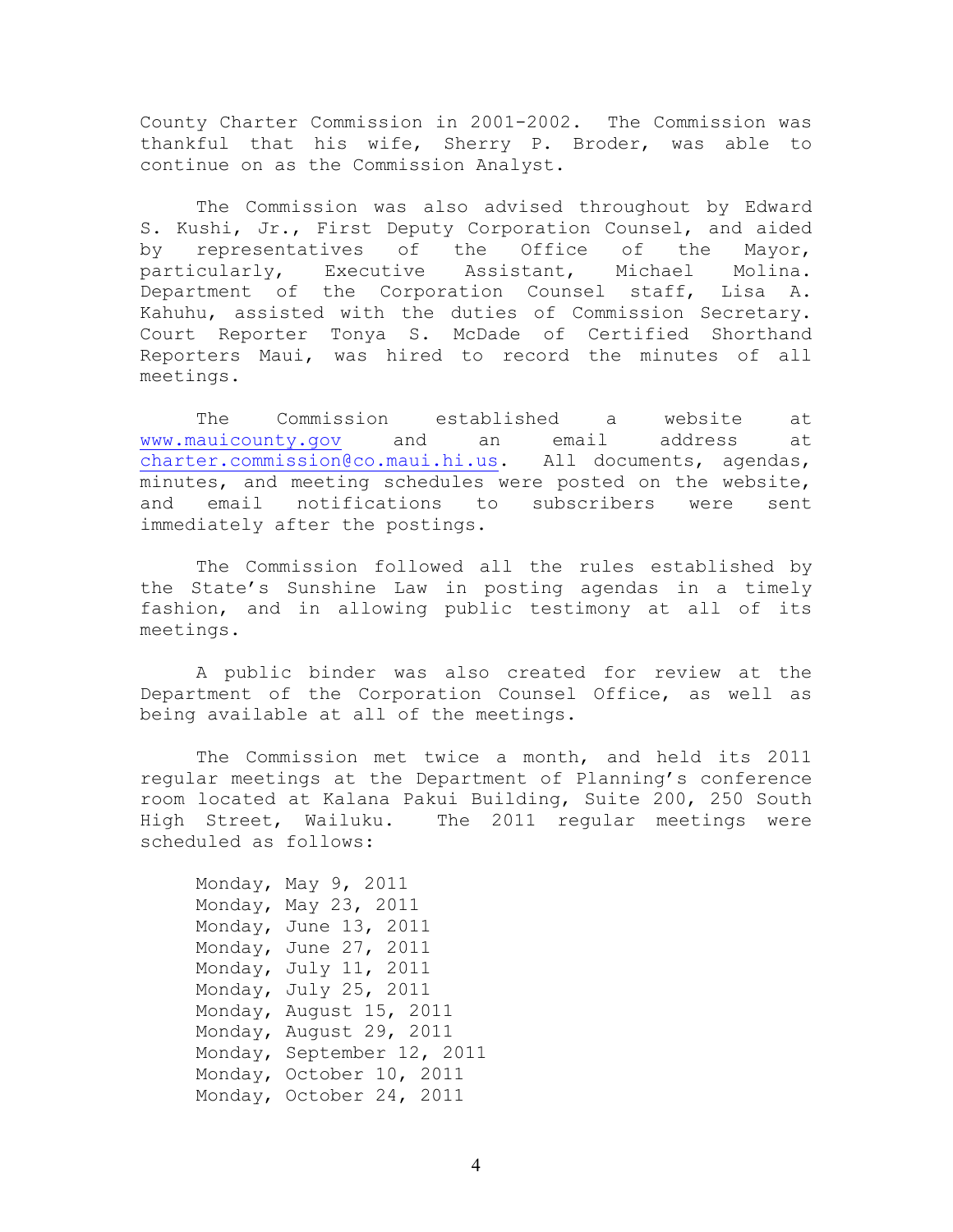Monday, November 14, 2011 Monday, November 28, 2011 Monday, December 12, 2011

 The Commission held its first round of public meetings in order to develop a record of public concerns and proposals regarding the Maui County Charter. These public meetings were held on the following dates, and at the following locations:

| Wednesday | June 8, 2011  | Mayor Hannibal Tavares | 6:30 |
|-----------|---------------|------------------------|------|
|           |               | Community Center,      | p.m. |
|           |               | Pukalani               |      |
| Monday    | June 13, 2011 | Kahului Community      | 6:30 |
|           |               | Center, Kahului        | p.m. |
| Tuesday   | June 21, 2011 | Paia Community Center, | 6:30 |
|           |               | Paia                   | p.m. |
| Tuesday   | July 5, 2011  | Helene Hall, Hana      | 6:30 |
|           |               |                        | p.m. |
| Monday    | July 11, 2011 | Mitchell Pau'ole       | 6:30 |
|           |               | Center, Molokai        | p.m. |
| Wednesday | July 13, 2011 | Lahaina Civic Center,  | 6:30 |
|           |               | Lahaina                | p.m. |
| Wednesday | July 20, 2011 | Lanai Community        | 7:30 |
|           |               | Center, Lanai          | p.m. |
| Monday    | July 25, 2011 | Kihei Community        | 6:30 |
|           |               | Center, Kihei          | p.m. |

 The Commission established a Matrix (master list of proposals) which was updated regularly as proposals were received. A total of 125 plus proposals were received by the Commission.

 The Commission established an Active Proposal List which included proposals from the Matrix that the Commission determined they would like to review further.

 From the initial 125 plus proposals, the Commission moved numerous proposals to the Active List, and subsequently voted to have 21 proposals put into draft language. These 21 proposals were then put forth to the public and a second round of public meetings was held as follows:

| Monday  | December |             | 12, Lahaina Civic Center, 6:30 |        |
|---------|----------|-------------|--------------------------------|--------|
|         | 2011     | Lahaina     |                                | 1 p.m. |
| Tuesday | December | $13,$ Kihei | Community 6:30                 |        |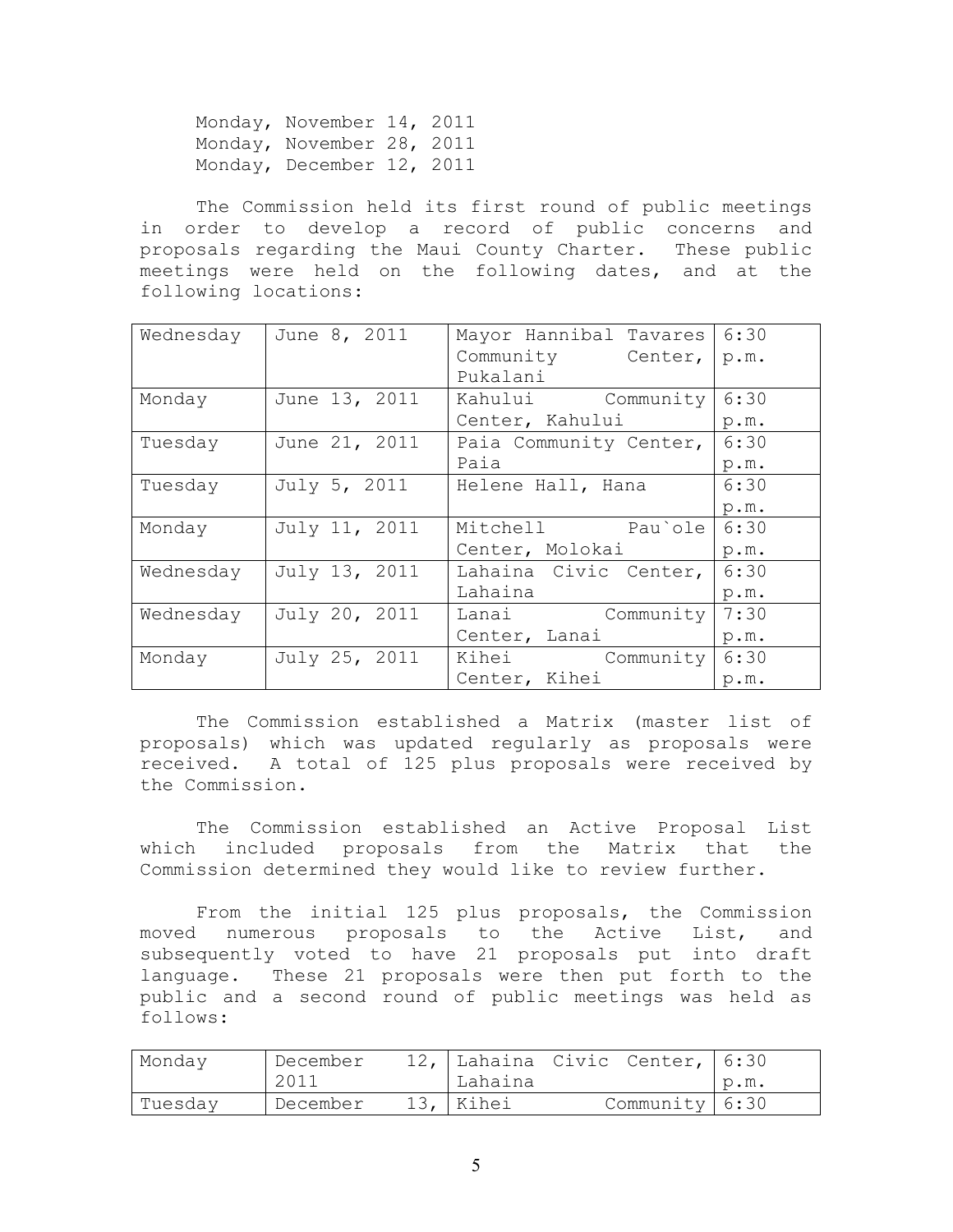|           | 2011     |                 | Center, Kihei                 | p.m. |
|-----------|----------|-----------------|-------------------------------|------|
| Wednesday | December | 14 <sub>1</sub> | Mitchell Pau'ole              | 6:30 |
|           | 2011     |                 | Center, Molokai               | p.m. |
| Monday    | January  | 9,              | Paia Community Center,        | 6:30 |
|           | 2012     |                 | Paia                          | p.m. |
| Wednesday | January  | 11,             | Lanai<br>Community            | 6:30 |
|           | 2012     |                 | Center, Lanai                 | p.m. |
| Wednesday | January  | 18,             | Wailuku Community             | 6:30 |
|           | 2012     |                 | Center, Wailuku               | p.m. |
| Thursday  | January  |                 | 19, Helene Hall, Hana         | 6:30 |
|           | 2012     |                 |                               | p.m. |
| Wednesday | January  | 25 <sub>1</sub> | Mayor Hannibal Tavares        | 6:30 |
|           | 2012     |                 | Community Center,<br>Pukalani | p.m. |

 After the second round of public meetings, the Commission continued with its deliberations at its regular meetings held at the Department of Planning's conference room located at Kalana Pakui Building, Suite 200, 250 South High Street, Wailuku, scheduled as follows:

 Monday, February 13, 2012 Monday, February 27, 2012 Monday, March 5, 2012 Monday, March 19, 2012

 The Commission voted to put 11 of the 21 proposals through to the ballot. The Commission took its final votes on March 19, 2012, and approved the 2011-2012 Maui County Charter Commission Final Report, March 30, 2012 for transmission to the Mayor and County Council.

The Commission met again on April 9, 2012.

 On April 27, 2012, Council Chair, Danny A. Mateo, transmitted to the Commission certified copies of Resolution Nos. 12-44 and 12-45, and Committee Report No. 12-51, which were adopted by the Council of the County of Maui, State of Hawaii, on April 26, 2012 ("Council's transmittal").

 The Commission met on May 7, 2012 and May 21, 2012 to review, discuss and take action on the Council's transmittal.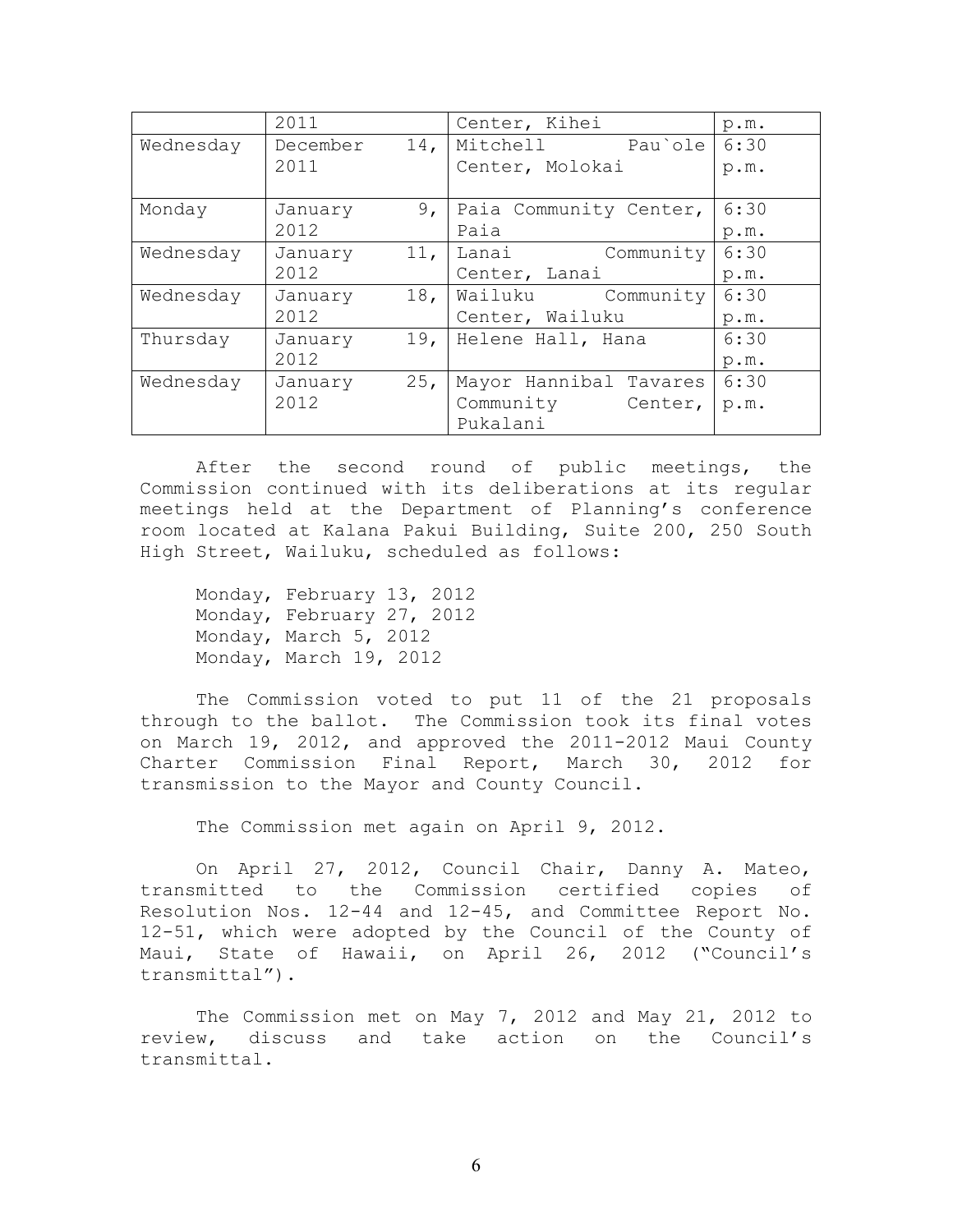The Commission fulfilled its statutory duty and submitted its initial report to the Council within one year after its appointment as required by Hawaii Revised Statutes ("HRS") Chapter 50. The Council had 30 days to review the Commission's report and return back to the Commission any proposed alternatives or recommendations. The Council met its statutory deadlines as well.

The Commission was advised by verbal opinion of the First Deputy Corporation Counsel on the procedure and timeline for response to the County Council on its alternative proposals and the recommended changes to the Commission's proposals contained in the Council's Recommendations and Proposed Alternatives Received on April 27, 2012.

The First Deputy Corporation Counsel opined that pursuant to HRS Chapter 50, at this point in the process, the Commission was not authorized to make any substantive changes to its proposals.

The Commission had to submit its report within one year, which it did. To submit a new report after the Commission received the Council's response on April 27, 2012, would violate the one-year requirement. In particular, HRS §50-8 provides:

"Within one year of its appointment, the charter commission shall submit a report in writing on its activities, findings, and recommendations to the legislative body of the county together with a draft of the proposed charter. The legislative body of the county may in turn propose one or more sections as alternative, or alternatives to any section of the proposed charter; provided that there shall not be more than a single proposition under any alternative proposal. Within thirty days after the receipt of the proposed charter from the commission, the legislative body shall return the proposed charter with the alternatives to the commission for its study."

HRS §50-9 further elaborates:

"If the legislative body of the county proposes no alternative sections to the charter, the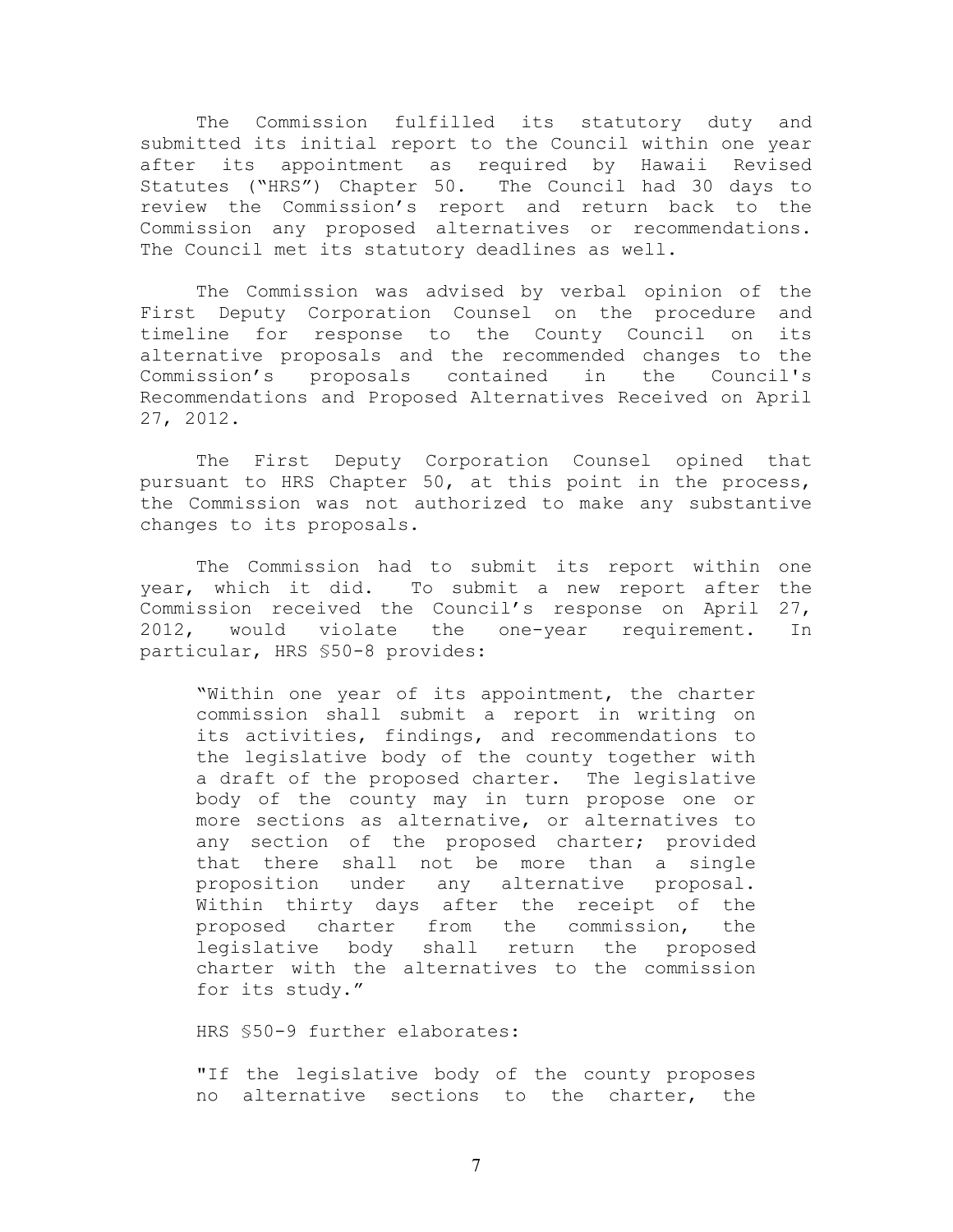charter commission shall submit a draft of the proposed charter to the county clerk within thirty days after it has received the charter from the legislative body. If alternatives are submitted by the legislative body of the county to the commission, then the commission shall accept or reject the alternatives within thirty days after the charter has been returned to it and shall report to the legislative body of the county any rejection. The legislative body of the county may within ten days after receiving such notification recall any or all of the alternative proposals rejected by the commission. Upon the expiration of the time for recall by the legislative body as provided herein or sooner with the consent of the legislative body the commission shall submit to the county clerk the proposed charter together with any alternatives proposed by the legislative body of the county which have not been accepted by the commission and incorporated in its draft."

Accordingly, the only option to make changes to the Commission's proposals available under the procedure and timeline was to delete or withdraw a Commission proposal. There was no option available to make substantive modifications to Commission proposals.

The Commission was foreclosed from incorporating any substantive changes (other than withdrawal of a proposal) whether based on the Council's alternatives proposed by resolution or the recommendations in said Council letter. The Commission had only four alternative actions permissible:

- 1. Accept the Council's alternative and withdraw the Commission proposal;
- 2. Reject the Council's alternative and keep the Commission proposal;
- 3. Reject the Council's alternative and withdraw the Commission proposal; or
- 4. Withdraw the Commission proposal where no Council alternative was made.

Once the Council was notified of rejection of any of its proposals, then it had ten days to recall or withdraw its alternative. The statutory scheme did not allow the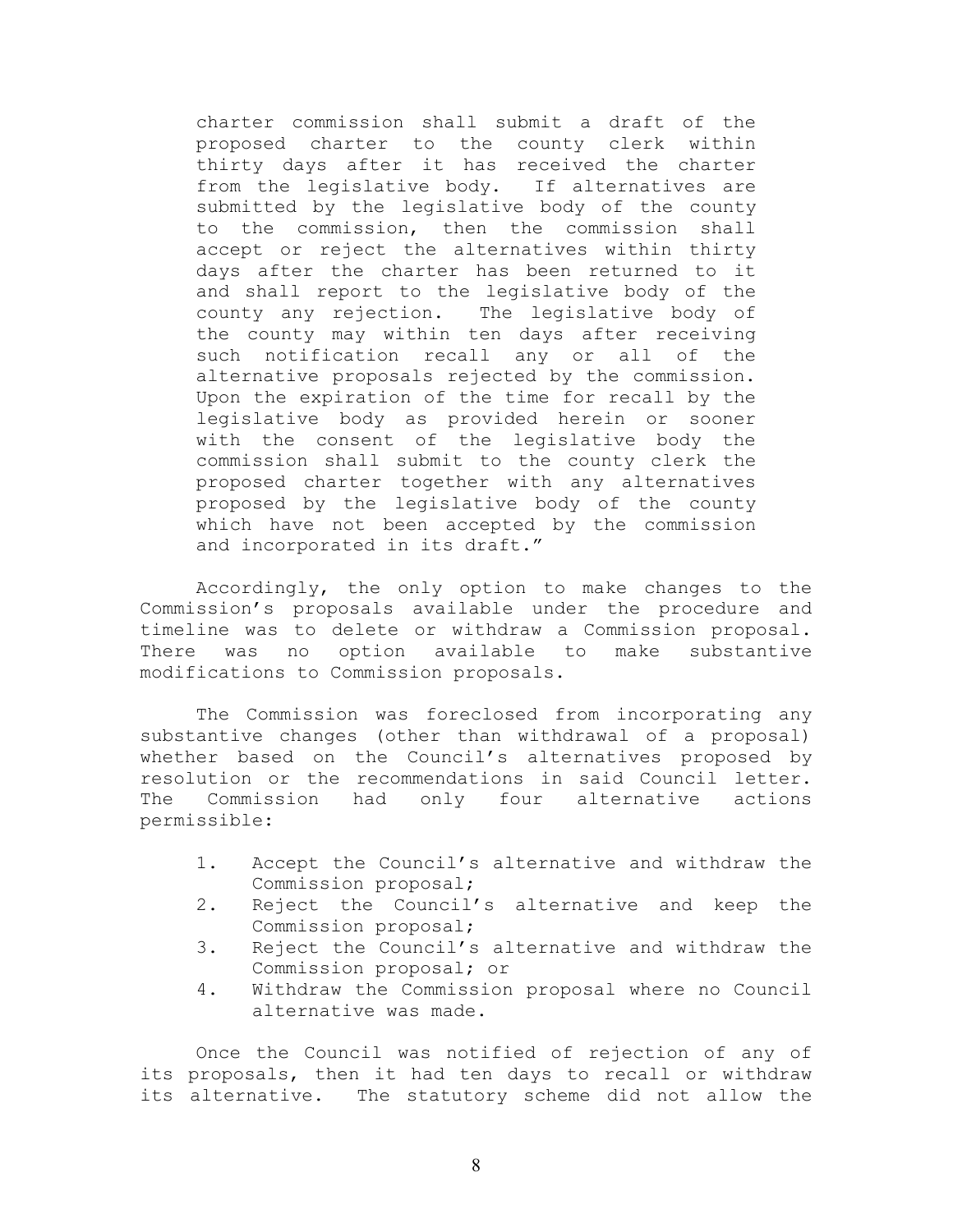Commission to accept in part or reject in part one of the Council's alternatives. However, the Commission could make housekeeping changes so long as it did not affect the intent of the initial proposal submitted to the Council by the Commission. Housekeeping changes include minor grammatical changes and changes in sentence structure.

In addition, the Maui County Charter provides in §14- 3, Mandatory Review, that:

"[t]he commission may propose amendments to the charter or draft a new charter which shall be submitted to the county clerk within sixteen (16) months after such commission has been appointed."

At this time in the process, should the Commission submit any proposals with substantive changes in the content, the clock would start running again and an additional 70 days would probably be required. There probably would not be enough time to meet the deadlines to put the questions for the proposals on the ballot.

 On May 25, 2012, the Commission transmitted the Commission's Response to Council's Recommendations and Proposed Alternatives Received on April 27, 2012.

### SUMMARY OF COUNCIL'S RECOMMENDATIONS AND COMMISSION'S RESPONSES TO COUNCIL'S RECOMMENDATIONS:

 Listed below is a summary of the Council's recommendations to the Commission's 11 Charter amendment proposals, and the Commission's response to those recommendations:

 Proposal One – Council Term Limits – The Council adopted Resolution 12-44, Proposing an Alternative Amendment to the Revised Charter of the County of Maui (1983), as Amended, Relating To County Council term Limits.

The Commissioners carefully considered the comments, suggestions, and proposed alternative proposal of the Council. The Commission decided to proceed with its proposal and rejected the Council's alternative. In reaching the conclusion that the Commission's proposal should be placed on the ballot, the Commission considered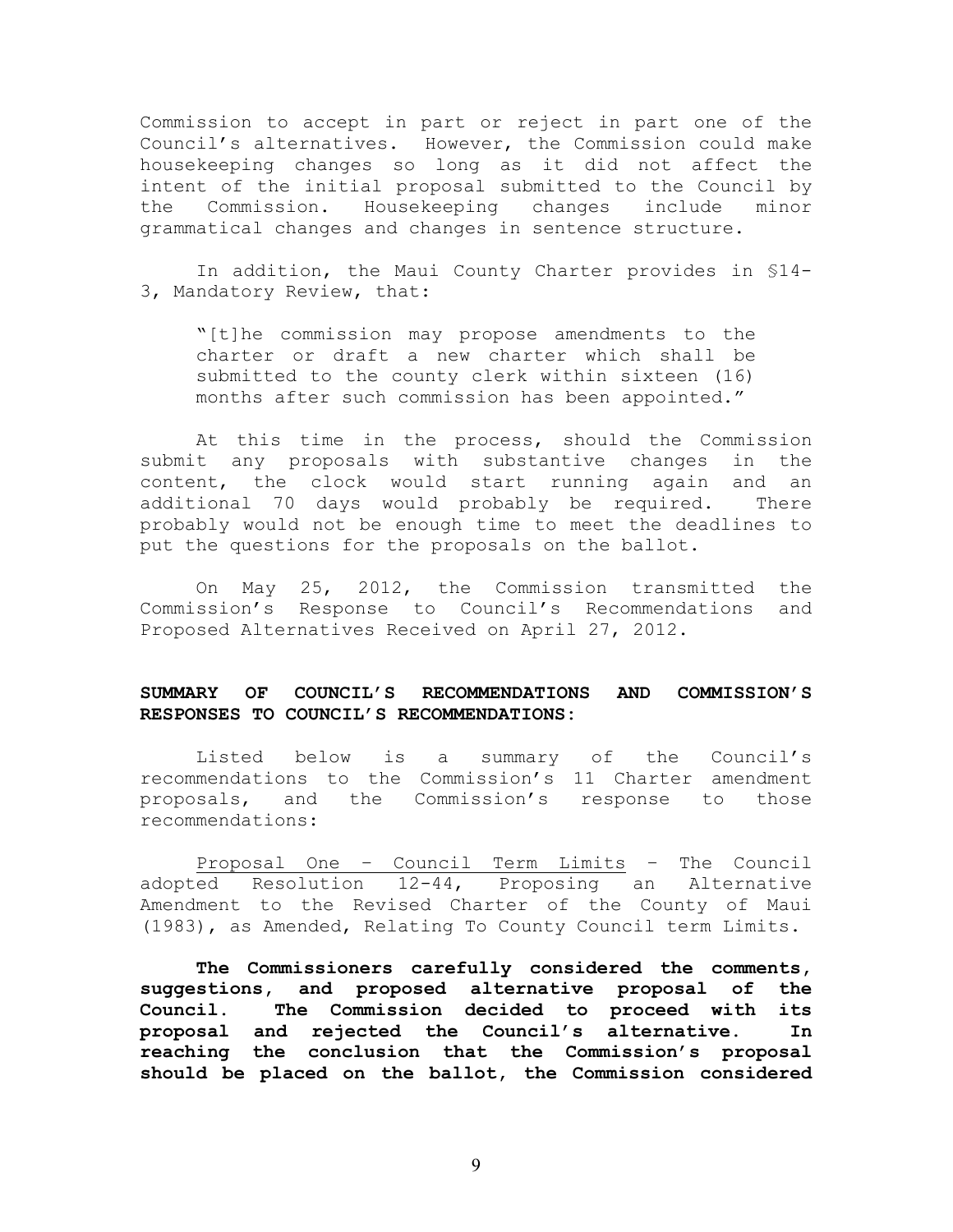the following benefits to the voters and citizens of the County of Maui.

The longer term of four years for Council Members allows an elected official more time to learn about County activities, business and requirements, and to develop and pursue a more comprehensive legislative agenda. Council Members would not have to campaign as frequently, thus reducing the need to raise campaign contributions, and to engage in countywide campaigns.

The longer term of four years combined with staggering of the terms, creates greater continuity and ensures that a complete changeover of Council Members would never occur. Currently, all nine council seats could change hands, potentially bringing in a completely new and inexperienced group of Council Members.

Limiting the term of Council Members to a maximum of twelve consecutive years is desirable for several reasons. Term limits have been enacted in many jurisdictions, including the County of Honolulu for its Council Members. The enactment of term limits increases competition, encourages new challengers, builds a "citizen" legislative body, and discourages career politicians. The Commission considered several proposals that would have made an absolute limit on terms and included terms prior to the 2014 election to be counted toward the term limits and other limitations. Accordingly, the Commission believes that its proposal to include the first two-year term as a full term is reasonable and warranted in light of the ultimate goal of term limits. Thus, the Council's proposed alternative to change the term limits to a maximum of three, full, four-year terms was rejected.

The Council expressed concern about how to count the term of an appointment to a vacancy and unexpired term. This question can be resolved by case law. The suggestion that further clarity was needed on the issue of appointment to a vacancy was deemed not to be of sufficient weight to require acceptance of the Council's alternative proposal.

Finally, the Council commented that a three-part question might be confusing to the voters. Although the Commission disagrees with that assessment, in the spirit of compromise, the Commission decided to reword the ballot question.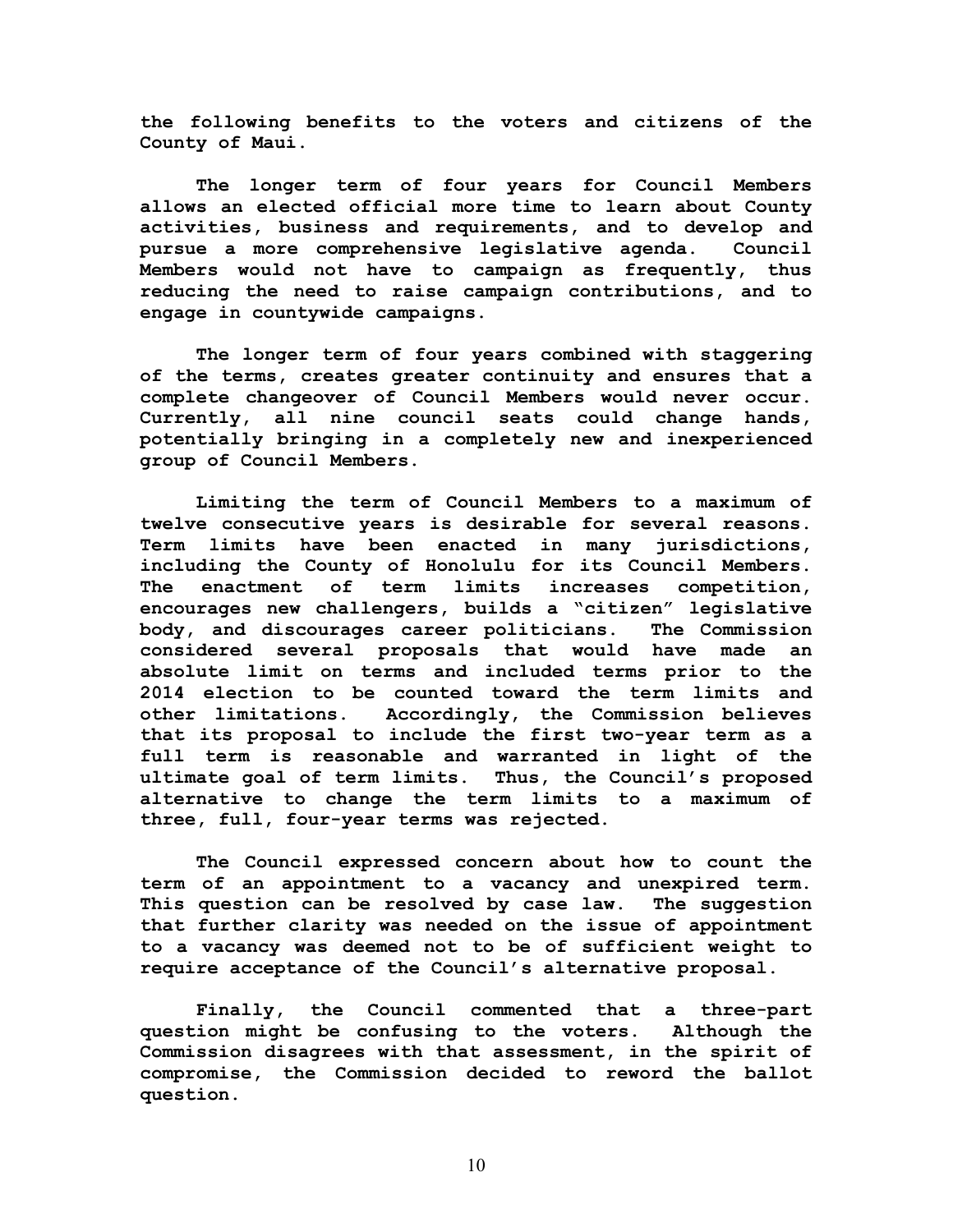Proposal Two – Shoreline and Ocean Rescue and Safety – The Council recommended that the Commission consider deleting this proposal.

The Commissioners carefully considered the Council's comments, suggestions, and recommendation that this proposal be deleted. The Commission decided to proceed with its proposal and rejected the Council's position that it should be deleted. In reaching the conclusion that the Commission's proposal should be placed on the ballot, the Commission considered the following benefits to the voters and citizens of the County of Maui.

The Commission received supportive testimony on this issue from County officials actively involved in these functions and duties, such as, the Chief of the Department of Fire and Public Safety, the Director of the Department of Parks and Recreation, and the Supervising Officer of the Ocean Safety Division of the Department of Parks and Recreation, and held many public hearings at which testimony was presented. The Commission learned that assigning shoreline and ocean safety and rescue to the Department of Fire and Public Safety is a matter that has been discussed in several County administrations and projected to happen for many years, but, in fact, has never moved to the stage of implementation. The Commission was concerned about this inaction.

The Commission debated this matter extensively among its members. The Fire Chief expressed his commitment to obtaining accreditation for the department, and his concern that there be no interference with this goal. In direct response to this concern, the Commission decided to leave the timetable for transition with the Department of Fire and Public Safety and allow the Fire Chief to finalize the submission of the necessary budget, and transfer of the allocation of funds from the Parks Department to the Fire and Public Safety Department. While the Commission supported the efforts being made to achieve accreditation, nonetheless, the Commission also wanted to make sure that the shoreline and ocean safety and rescue did move to the Fire and Public Safety Department so that these important and vital services could be consolidated in one department.

The Council expressed concerns that this proposal might conflict with a DLNR taskforce dealing with issues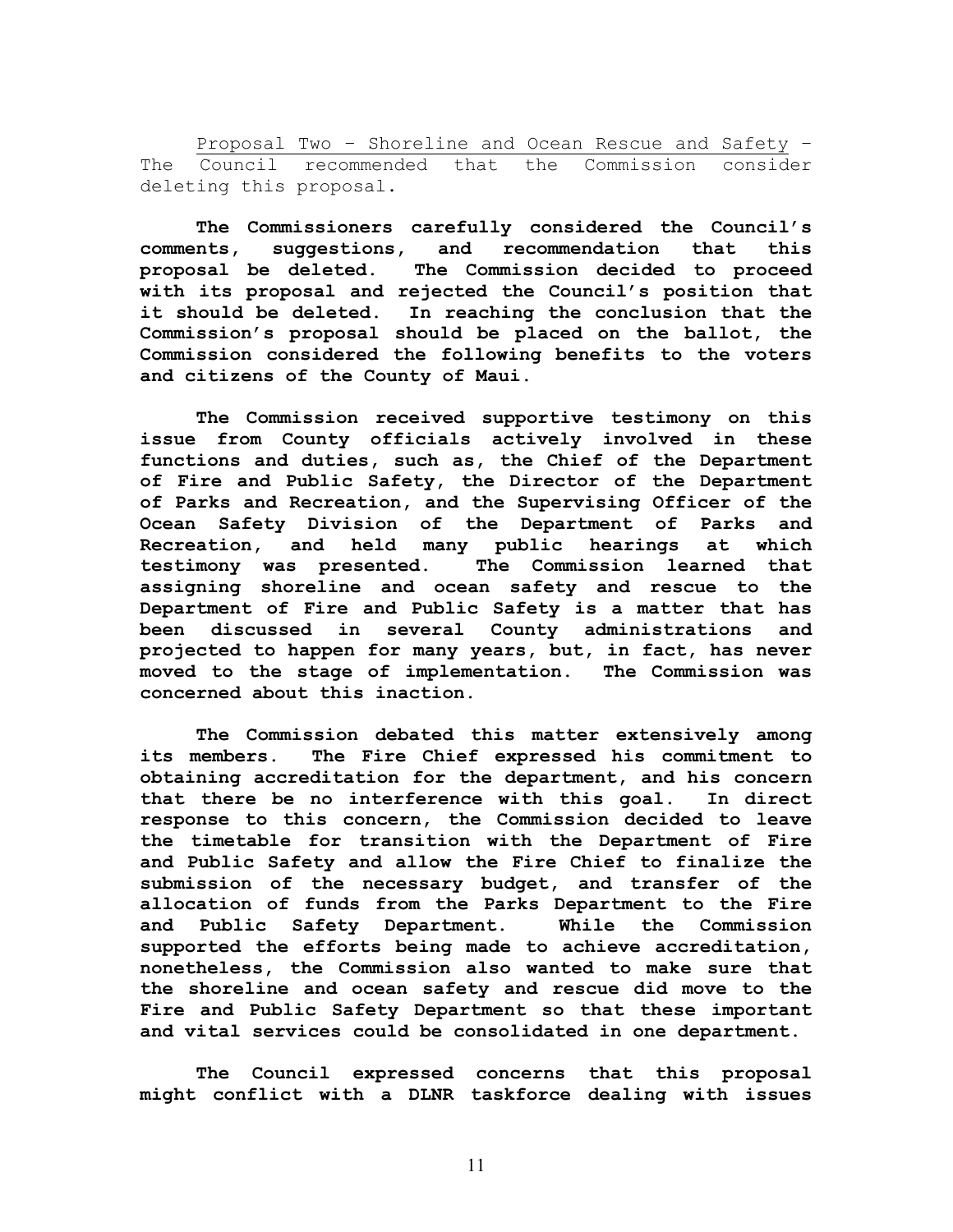relating to shoreline and ocean safety. There is a permanent DLNR Task Force on Beach and Public Safety created originally in 1990, and renewed in various sessions. The sunset date was removed in Act 152, SLH 2007. Research into the assignment and activities of this taskforce revealed that it met in 2009 and then again in 2011, that it dealt with the issues of warning signs at state and county beaches, and that it did not address the assignment of the functions of shoreline and ocean safety in any county, in any way.

In addition, the Council queried whether a change in department might affect the contracts with DLNR for these services. DLNR clarified that its concern was to be able to contract with the County of Maui for these services at Makena Beach, and that it has no input as a state agency on the allocation of duties and responsibilities within County departments.

After much deliberation, the Commission decided that it was appropriate to recommend this change and present this proposed amendment to the voters to make the final decision.

 Proposal Three – Office of the County Auditor - The Council adopted Resolution 12-45, Proposing an Alternative Amendment to the Revised Charter of the County of Maui (1983), as Amended, To Establish an Office of the County Auditor.

The Commissioners carefully considered the comments, suggestions, and proposed alternative proposal of the Council. The Commission decided to proceed with its proposal and rejected the Council's alternative. In reaching the conclusion that the Commission's proposal should be placed on the ballot, the Commission considered the following benefits to the voters and citizens of the County of Maui.

 It is the opinion of the Commission that it is absolutely critical to have a county auditor so that there can be financial and performance accountability for both the administrative and legislative branches of government. The Commission disagrees with the Council that the county auditor's office should be assigned to it. The county auditor should be independent above all else. All other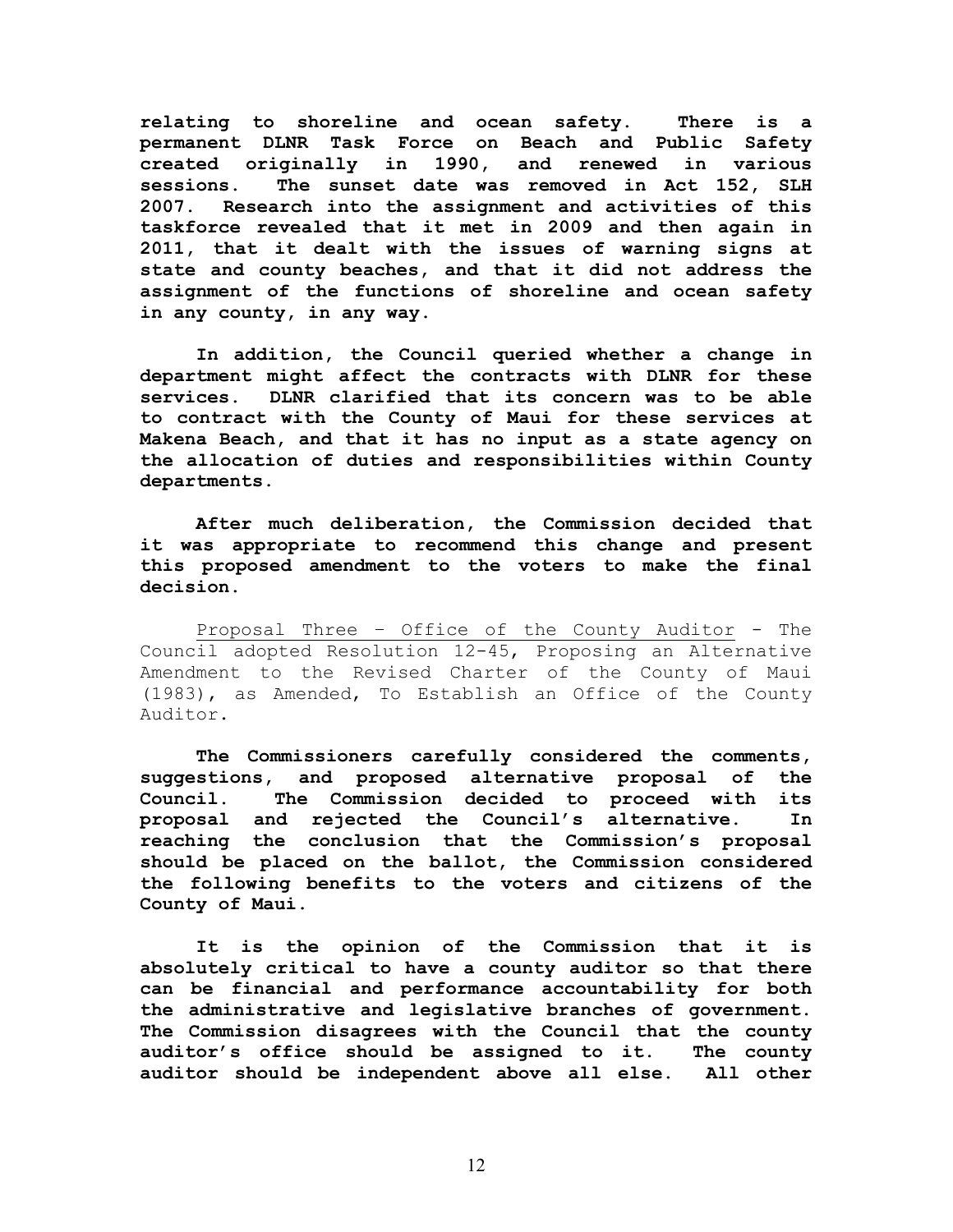counties already have a county auditor, which were used as reference by the Commission in order to develop a proposal.

 The Commission did consider many different ways in which to have the county auditor appointed and managed. The Commission gave priority to independence, and to a system of checks and balances.

 The Commission concluded that it would be of the utmost importance for the powers and duties of the auditor to be spelled out in the Charter so that they would be very clear, and not subject to change by the Council through ordinance. Moreover, since the auditor would have the power and duty to audit the Council, the Commission did not want to leave these issues unresolved in any way to protect the auditor from politics, and possibly retaliation in the event of a negative audit.

 Finally, the Commission debated whether or not to continue the functions of the Cost of Government Commission, and concluded that it was necessary in order to give the highest priority to independence. The Commission disagrees with the Council and has decided that continuing the Cost of Government Commission would enhance and provide further protection in a system of checks and balances.

 Proposal Four – Interactive Communication Access – The Council recommended that the Commission consider deleting this proposal.

The Commissioners carefully considered the Council's comments, suggestions, and recommendation that this proposal be deleted. The Commission decided to proceed with its proposal and rejected the Council's position that it should be deleted. In reaching the conclusion that the Commission's proposal should be placed on the ballot, the Commission considered the following benefits to the voters and citizens of the County of Maui.

The Commission received extensive public testimony, and testimony from County officials involved in interactive options for public hearings and found it to be very helpful and informative. The Commission concluded that it was critical that all citizens be able to participate as often as possible, and that reasonable efforts be made to achieve this goal. The Commission thought that it was important to include this goal in the Charter to underscore its high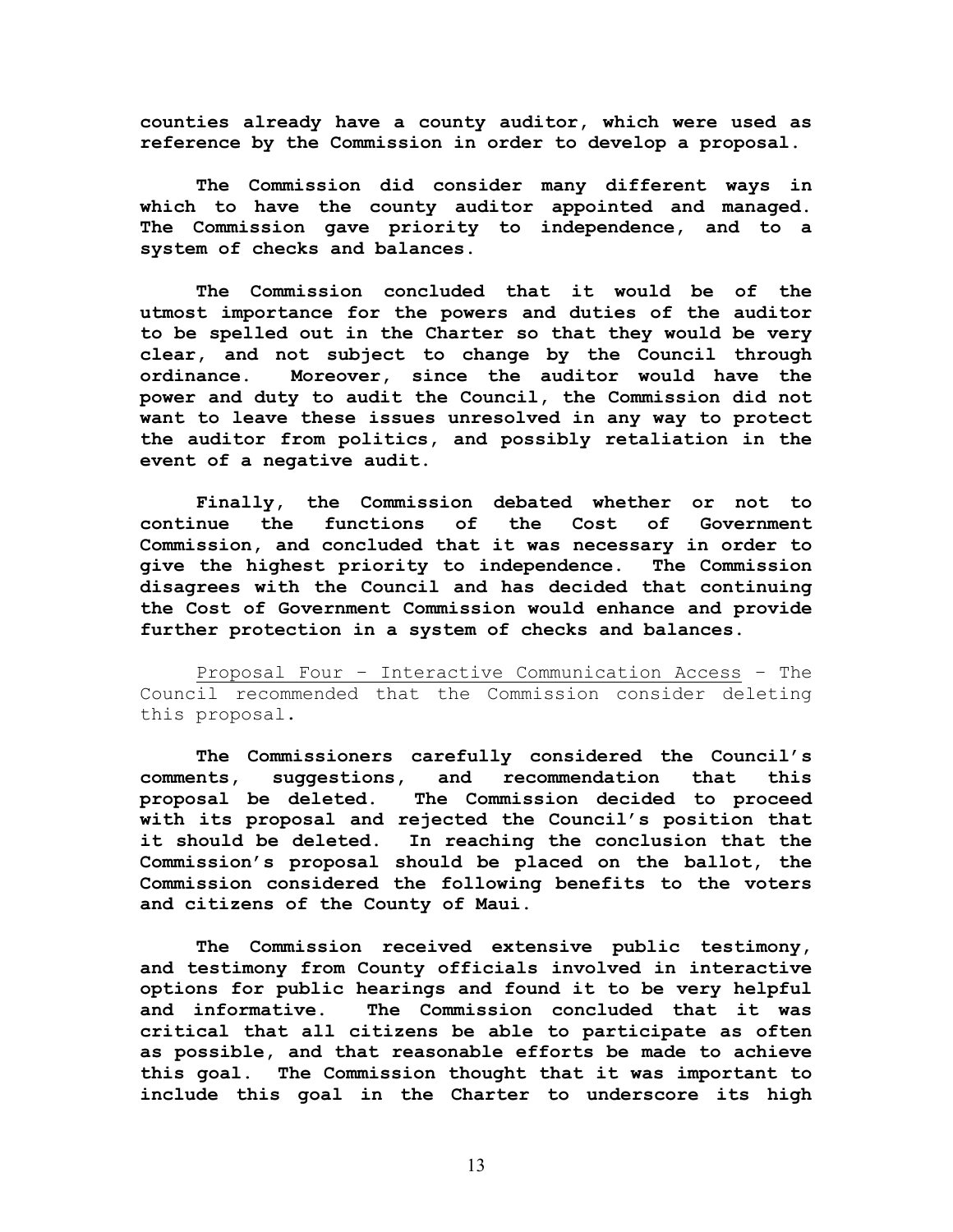value in this unique County of four islands and many rural areas that are far from the seat of County government.

The Commission found that the issue had been discussed, but that the necessary actions to properly implement interactive communication had not been undertaken. The testimony of the experts on interactive communication, as well as general knowledge in the community makes it clear that the technology exists to implement this proposal. The additional benefits would outweigh the costs. Furthermore, the Commission is proposing language that affords the Council leeway and discretion in the implementation. The proposal states that "as the council shall deem appropriate and reasonable to all county council meetings and county council committee meetings." Thus, it is within the decision making power of the Council to determine which meetings shall be conducted with interactive communication. However, that Council decision making power is limited by the standard of what is appropriate and reasonable, which also provides the public with protection against arbitrary and capricious actions.

The Council stated that it weighed the goal of accomplishing interactive communication against the possible difficulties in implementing it, and found that the difficulties were too great. The Commission disagrees with the Council, and found that the weight of testimony favors a much stronger policy on this issue.

Finally, the Commission disagrees with the Council that this proposal is vague. To the contrary, the proposal is very clear, and at the same time continues to afford the Council discretion, but limited by reasonableness and appropriateness.

 Proposal Five – Publication of Charter Amendments - The Council recommended that the Commission consider deleting this proposal.

The Commissioners carefully considered the Council's comments, suggestions, and recommendation that this proposal be deleted. The Commission decided to proceed with its proposal and rejected the Council's position that it should be deleted. In reaching the conclusion that the Commission's proposal should be placed on the ballot, the Commission considered the following benefits to the voters and citizens of the County of Maui.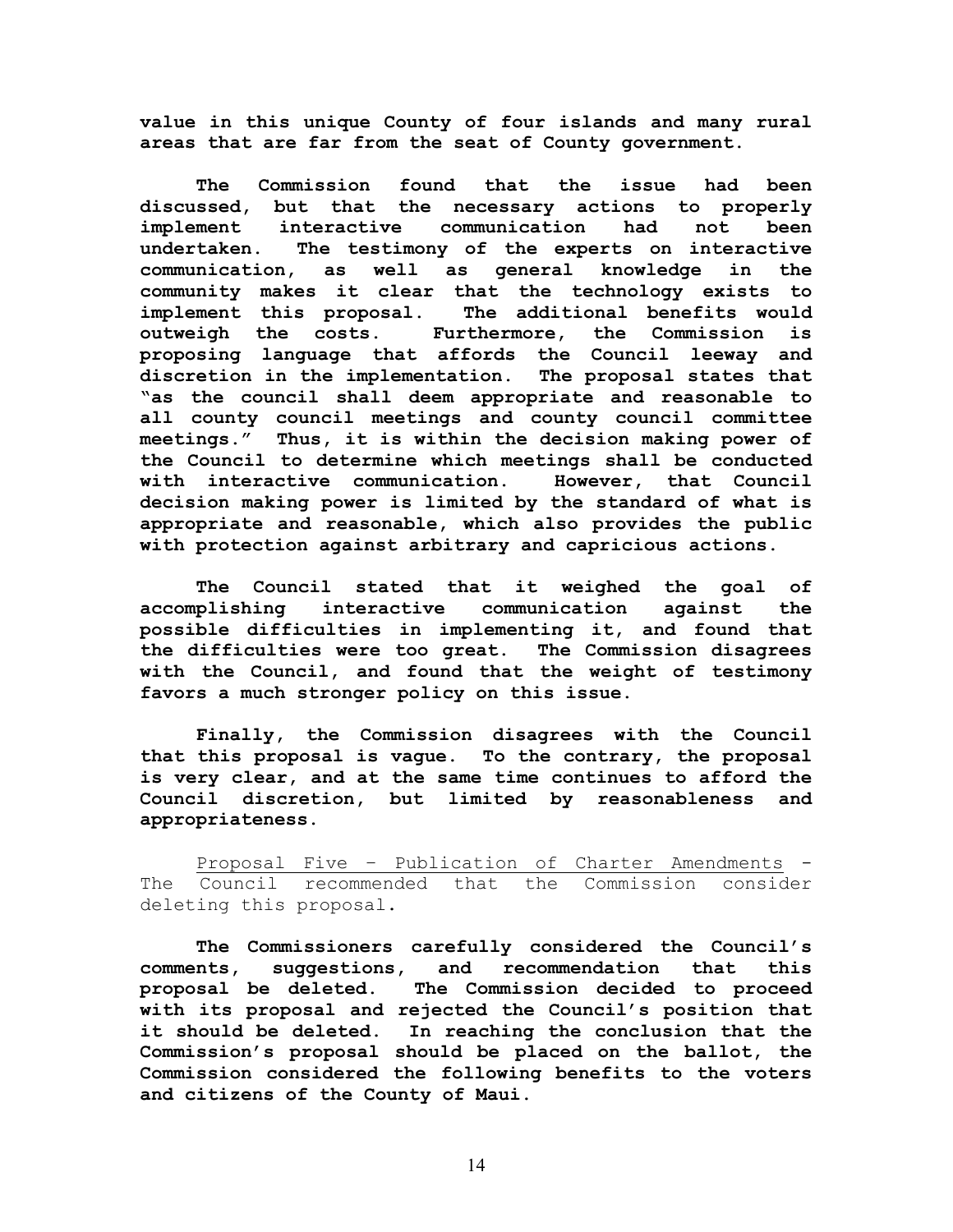The Commission found that the current piecemeal publication of the Charter was difficult to use, created confusion, and caused time to be wasted in determining what the final version of the Charter was. Since the Charter is the governing document for the County, it has a high value, and should be reconstituted and republished when it is amended.

The Commission decided that republishing the Charter after changes were adopted by the voters was very simple to accomplish given the resources and technology available in today's society. Currently, the Charter is available in electronic form; incorporating amendments in the electronic version and reloading it to the Maui County website should be a simple matter. In addition, republishing print versions should not be very difficult. Certainly Maui County has adequate copy machines and other methods of duplication available to make sufficient copies for those members of the public who seek a printed version. Moreover, the Charter should be immediately available to all County employees so that they can properly discharge their duties and functions.

 Proposal Six – Defense and Indemnification of Board Members - The Council recommended that the Commission consider deleting this proposal.

The Commission agreed with the recommendation of the Council to delete Proposal Six, to require the County of Maui to fund the defense of members of all County of Maui boards and commissions and to indemnify all members, on the grounds that it was unnecessary.

 Proposal Seven – County Council Residency Requirements – The Council recommended that the Commission consider placing this proposal on the next general-election ballot.

The Council recommended placing this proposed amendment on the ballot but had some questions regarding its clarity. The Commission believes that the proposal is precise – the person seeking election must be a resident in the area of the County from which the person seeks to be elected for a period of one year before the filing of nomination papers. Logically, should that person be a resident of the area, that person will also have to be a resident of the County for the same period as well "to be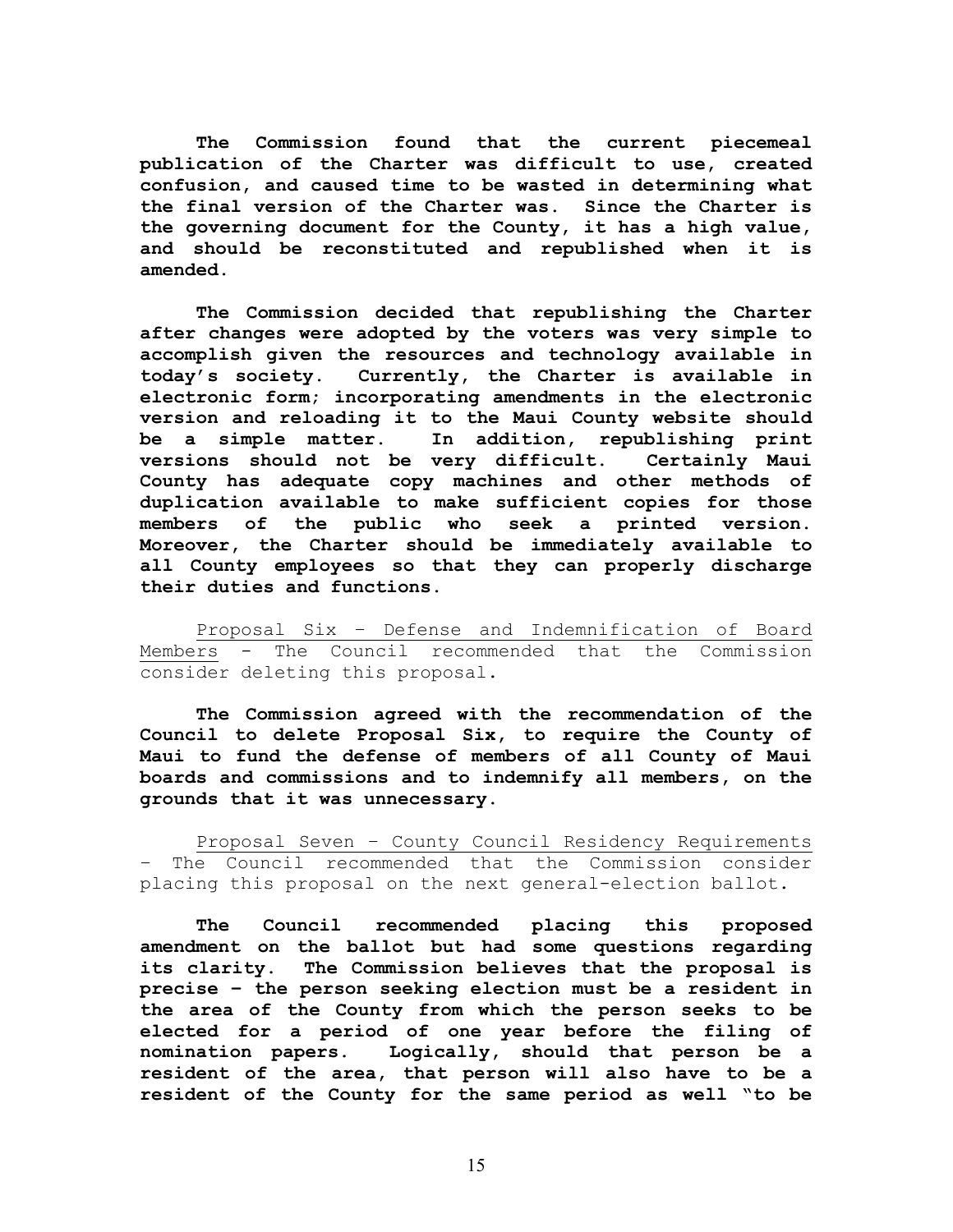eligible for election." The Commission found that it was very important for elected officials to be knowledgeable about, familiar with, experienced in, and cognizant of the community and people that they represent and their problems, resources, environment, economic situation, safety and general status. The one-year residency requirement will assist in developing these bases.

Proposal Eight – Residency Requirements for the Mayor - The Council recommended that the Commission consider deleting this proposal.

The Council did not recommend placing this proposed amendment on the ballot although it pointed out that it was similar to the proposal requiring a one-year residency in an area at the time of filing nomination papers. The Council merely concluded that it was not necessary, but did not provide any reasons why the office of Mayor would differ from the office of Council Member with regard to residency. The Commission believes that these two proposals are meritorious for the same reasons. In fact, the Mayor has even broader duties and more responsibilities for County business and activities, and there is a stronger argument for the one-year residency.

The Commission notes that in other jurisdictions, there can be a longer residency requirement for the office of the Mayor or Governor, not a shorter one. The Kauai County Charter provides that a candidate for Council must have been a duly qualified elector of the county for at least two years immediately preceding his election or appointment. A candidate for Mayor must have been a duly qualified resident elector of the county for at least three years immediately prior to his election to be eligible for election to the office of the Mayor. The Hawai`i State Constitution has residency requirements for candidates for state offices. Article 3, Section 6, of the Hawai`i State Constitution requires that a candidate for the State House of Representatives and State Senate be a resident of the state for not less than three years. The Hawai`i State Constitution, Article V, The Executive, Section 1, provides that the Governor shall be a resident of the State of Hawai`i for five years immediately preceding the election. Section 2 requires that the Lieutenant Governor meet the same qualifications.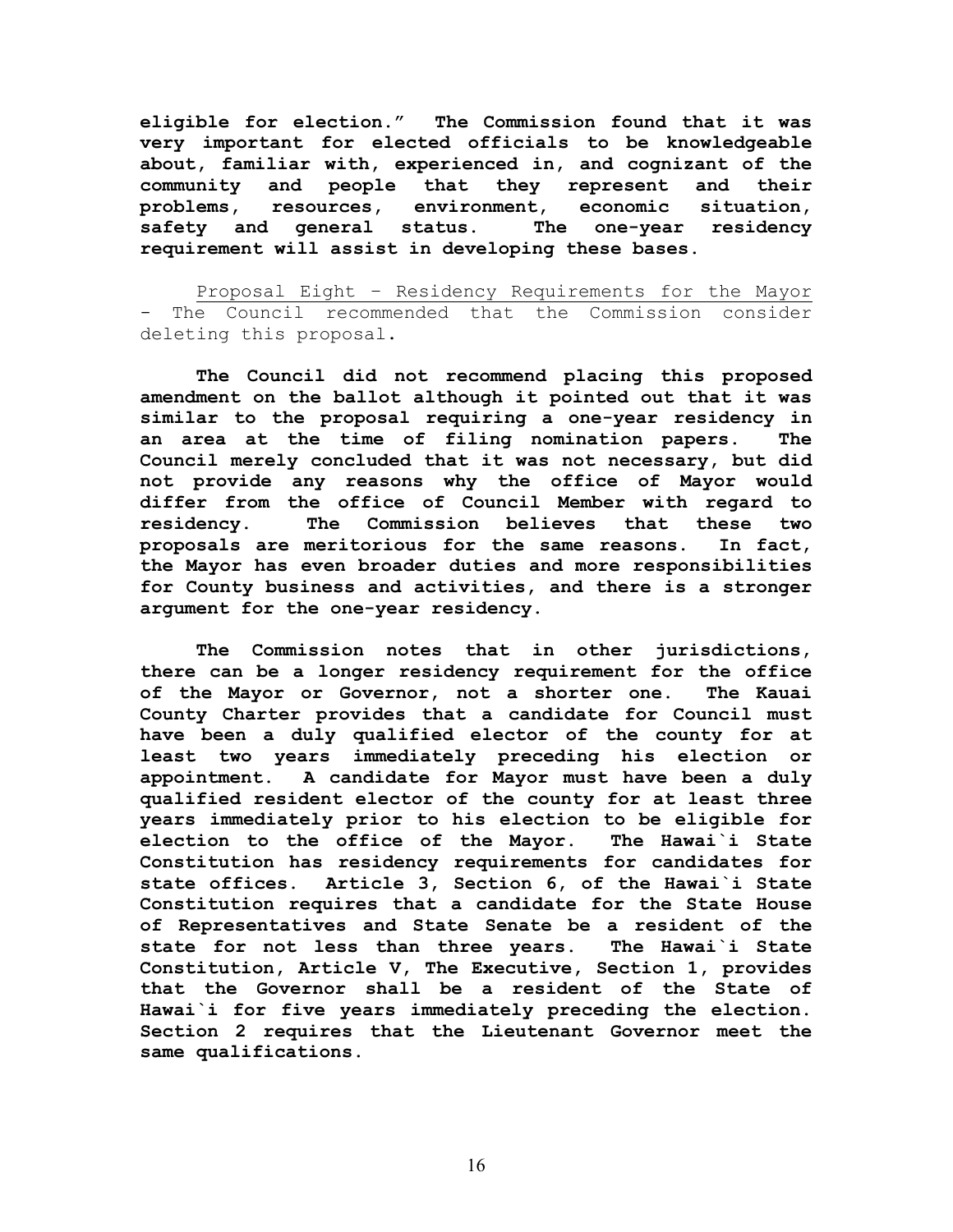To reiterate, the Commission found that it was very important for elected officials to be knowledgeable about, familiar with, experienced in, and cognizant of the community and people that they represent and their problems, resources, environment, economic situation, safety and general status. The one-year residency requirement will assist in developing these bases.

 Proposal Nine – Sustainability - The Council recommended that the Commission consider deleting this proposal.

The Commissioners carefully considered the Council's comments, suggestions, and recommendation that this proposal be deleted. The Commission decided to proceed with its proposal and rejected the Council's position that it should be deleted. In reaching the conclusion that the Commission's proposal should be placed on the ballot, the Commission considered the following benefits to the voters, citizens, and residents of the County of Maui.

The Commission received testimony on this issue from many County officials actively involved in these functions and duties, and held many public hearings at which testimony was presented. In addition, the Mayor came to Commission meetings to support the addition of the concept of sustainability to the Charter and to urge the Commission to submit a proposal to the voters on this issue. The Mayor recommended that this concept of sustainability be added to the Department of Environmental Management. The Commission concluded that the Mayor, as the chief executive officer of the County, was well situated to make a recommendation on the appropriate department for assignment.

However, the Commission wanted to clarify that the concept of sustainability was not to be considered in isolation, but along with the following: environmental, natural resource protection, sustainability, conservation, and restoration, and that sustainability is not the number one or exclusive concern.

Although there was testimony indicating that the Mayor could make this assignment without a Charter amendment, there are several reasons why it should be added to the Charter. There is a need for certainty about the policy and legal requirement for the implementation of these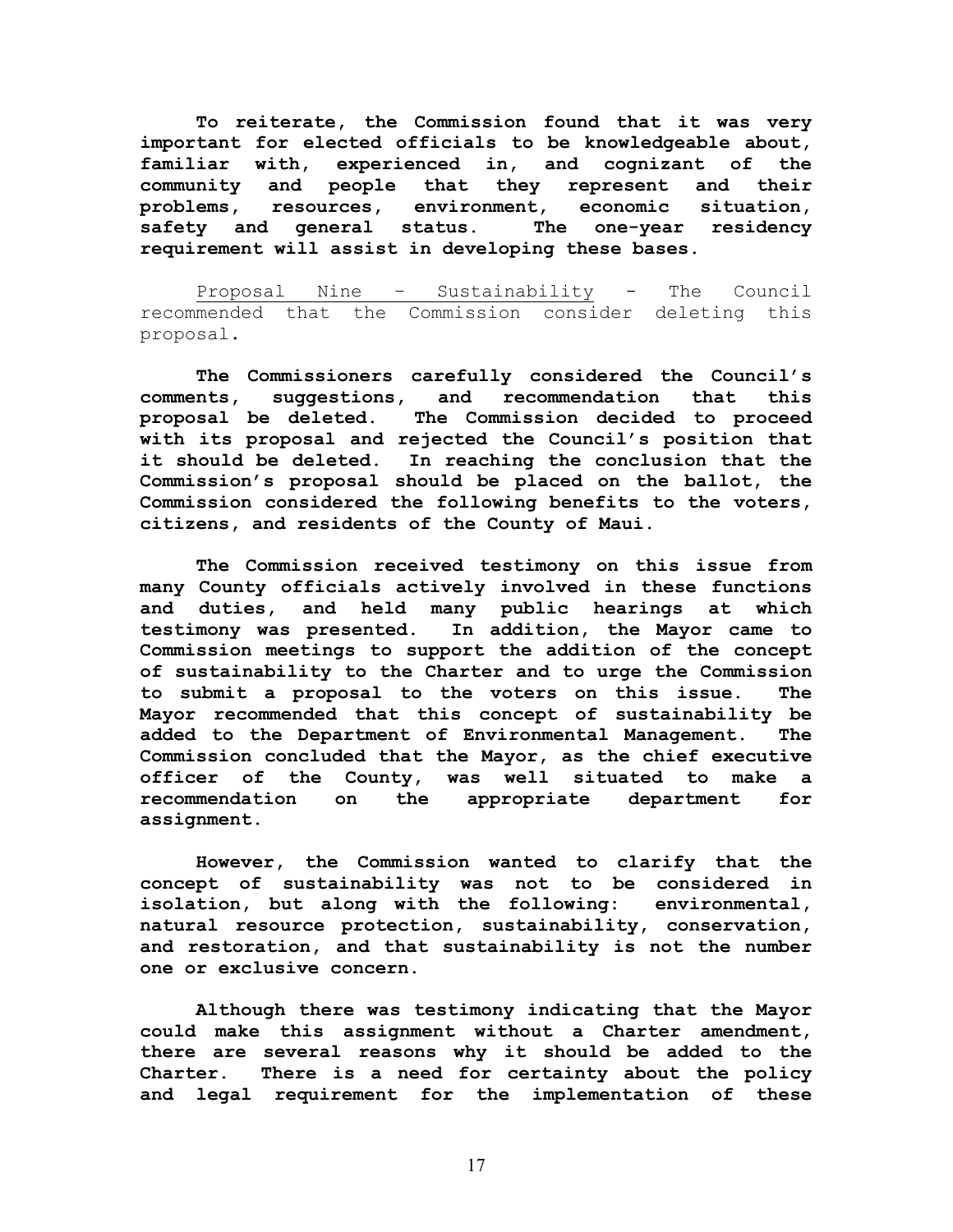functions. A Charter amendment will provide direction to the Council and increase the chances of appropriations for a staff position or positions. Including these concepts in the Charter elevates its status as an issue to be considered.

Nonetheless, the Commission was concerned about the potential cost of having sustainability included as a consideration. Thus, the Commission specified that the only requirement is to "guide efforts" and that this language is intended to mean that it is not mandatory. Rather, it is for the County officials to determine the reasonable and appropriate grouping of many factors, and allow the Mayor, Council, and the Department of Environmental Management the maximum amount of discretion in determining how to implement these factors.

 Proposal Ten – Consistency in Commission References - The Council recommended that the Commission consider deleting this proposal.

The Commissioners carefully considered the Council's comments, suggestions, and recommendation that this proposal be deleted. The Commission decided to proceed with its proposal and rejected the Council's position that it should be deleted. In reaching the conclusion that the Commission's proposal should be placed on the ballot, the Commission considered the following benefits to the voters, citizens, and residents of the County of Maui.

 The purpose of this proposal is to conform and make consistent the treatment of heads of departments that are hired, reviewed, and fired by County commissions. The Council expressed concern that the word "report" is somehow not clear. However, since the word "report" is already included in the duties of the fire and public safety commission, which has been evaluating the department head and issuing "reports", this comment seems to lack any merit. The requirement of an annual review is basic and certainly constitutes good, sound government, and should be incorporated for all commissions that have the power to evaluate. In addition, the procedure to follow prior to firing a head should be set forth and should be consistent. Mandating that the director may be removed by a commission only after being informed in writing of the charges which are resulting in the dismissal, and after being given a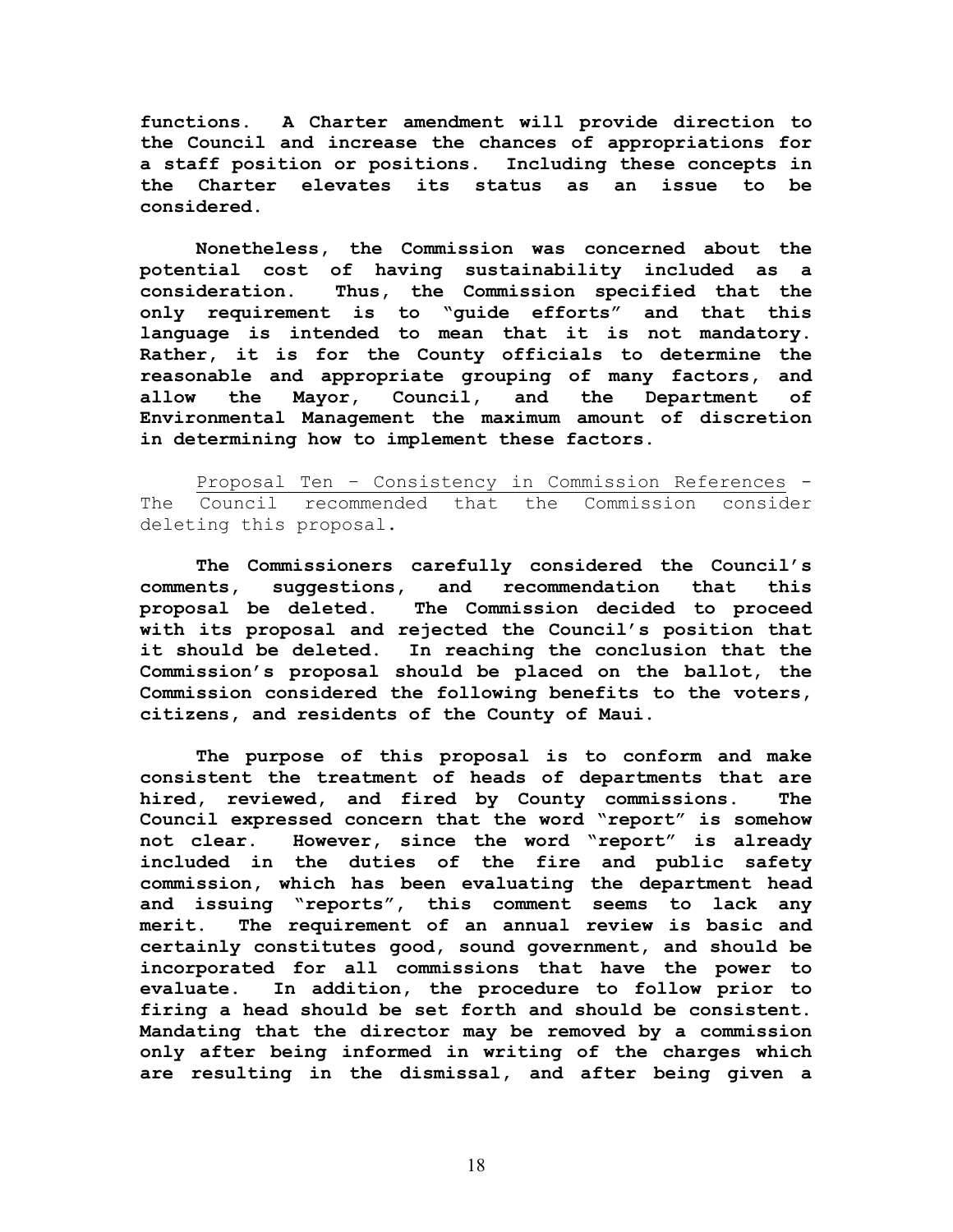hearing before the commission, would be the setting for the basic requirements of due process.

 Proposal Eleven – Preamble - The Council recommended that the Commission consider placing this proposal on the next general-election ballot.

The Council agrees that this amendment should be submitted on the ballot to the voters. The Commission was strongly in favor of the policy addition to the preamble because this language provides honor and shows respect and appreciation for the Native Hawaiians of Maui and their culture and values, includes in the Charter the State motto which is an important principle shared with everyone and taught to all by Native Hawaiians, and sets forth the special and unique nature of the beautiful and special County of Maui.

#### CHARTER COMMISSION REVISED FINAL REPORT TO THE COUNTY CLERK:

 The report that follows presents the final ten (10) proposed amendments to the Revised Charter of the County of Maui (1983) ("Charter"), as amended in 2003, 2006, and 2010, resulting from the deliberations of the 2011-2012 Maui County Charter Commission.

#### RECOMMENDATIONS FOR SUBSTANTIVE CHANGES TO THE MAUI COUNTY CHARTER

PROPOSAL ONE – ARTICLE 3, COUNTY COUNCIL TERM LIMITS, SECTION 3-2

The Commission recommends that:

 1. Section 3-2, Subsection 5 of the Charter be amended to read as follows:

 "Section 3-2.5. The term of office of council members shall be for [two (2) years,] four (4) years, beginning at twelve o'clock meridian on the second day of January following their election. Effective January 2, 2015, no [No] member of the county council, from any residency area,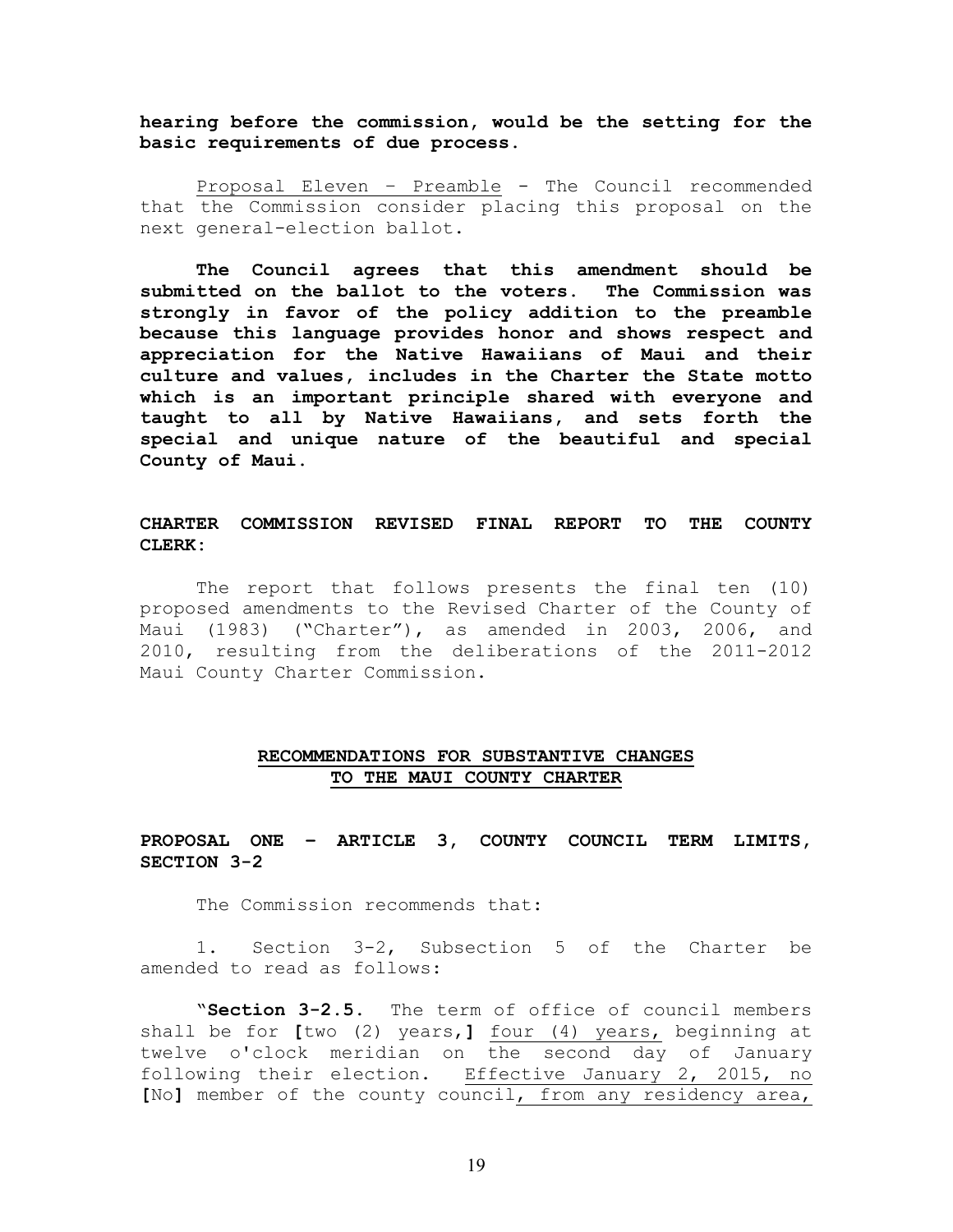shall serve more than [five consecutive full terms] three (3) consecutive terms, whether such terms are two-year or four-year terms of office."

 2. Section 15 of the Charter be amended to add a new section to be appropriately designated and to read as follows:

"Section 15-4. Transition Provisions Relating To Staggering Of Council Members' Terms. The terms of council members shall be staggered commencing on January 2, 2015, and shall be implemented in accordance with this section as follows: in the 2014 election, the five (5) council members who receive the highest number of votes shall be elected to serve four (4) year terms; the remaining four (4) council members shall be elected to serve a two (2) year term commencing on January 2, 2015, provided that in the 2016 election, these council positions serving such two (2) year terms shall be elected to serve four (4) year terms commencing on January 2, 2017."

The **ballot question** would be as follows:

Should Sections 3-2.5 and 15-4 of the Charter be amended to lengthen the terms of Council Members from two (2) to four (4) years, with term limits of three (3) consecutive terms, whether such terms are two (2) or (4) years, beginning on January 2, 2015, with terms to be staggered?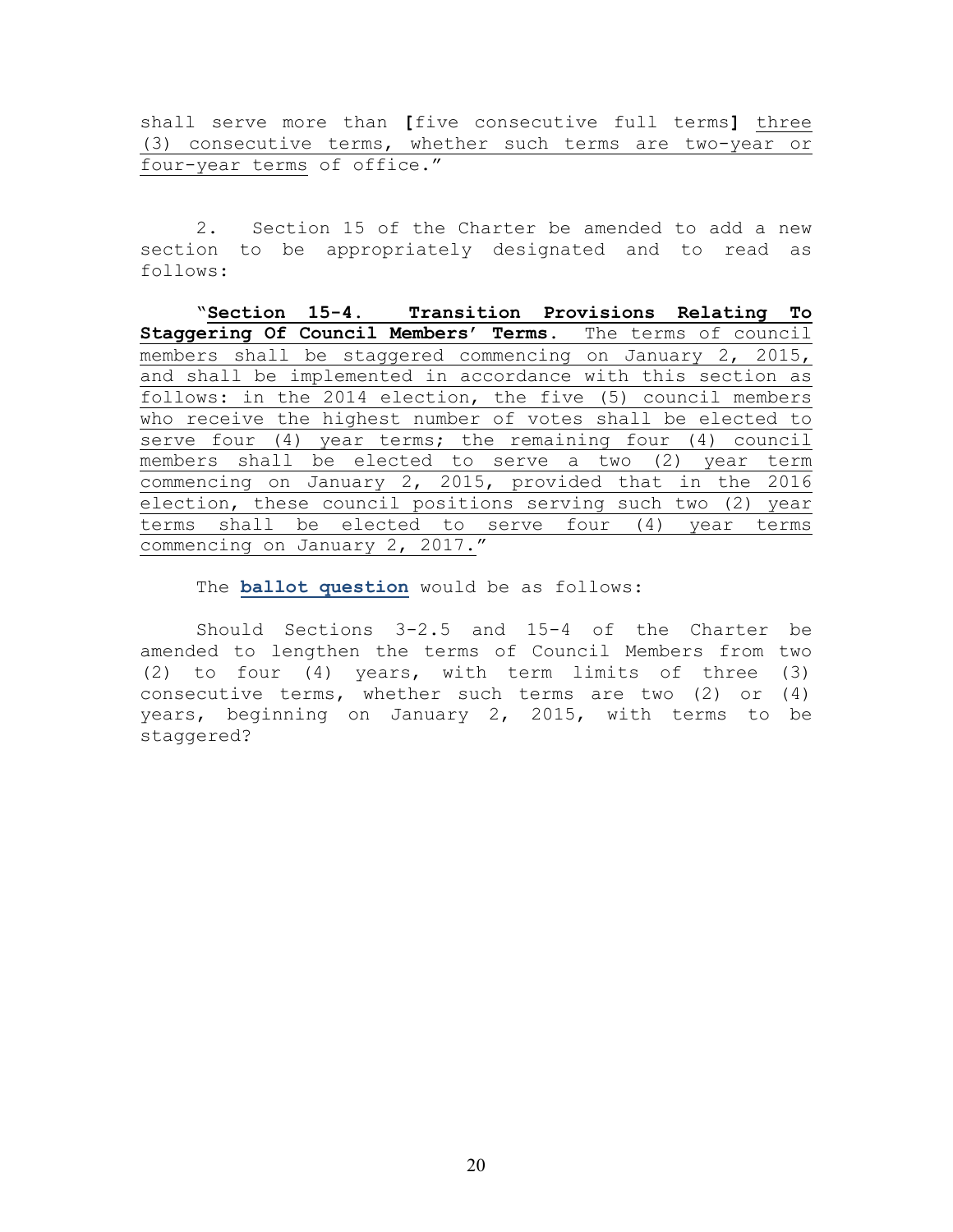PROPOSAL TWO – ARTICLE 8, CHAPTER 7, SECTION 8-7.4 ASSIGNING OCEAN SAFETY AND RESCUE FROM THE DEPARTMENT OF PARKS AND RECREATION TO THE DEPARTMENT OF FIRE AND PUBLIC SAFETY

The Commission recommends that:

 3. Section 8-7.4 of the Charter be amended to read as follows:

 "Section 8-7.4. Powers, Duties and Functions. The fire chief shall: 1. Be the administrative head of the department.

 2. Provide and perform fire fighting, rescue, shoreline and ocean rescue and safety, and first-responder emergency services in order to save lives and property from fires and other emergencies arising on land, sea, and hazardous terrain, including the mitigation and stabilization of hazardous materials and incidents relating to the same.

 3. Provide public education programs related to fire prevention, shoreline and ocean rescue and safety, and public safety.

 4. Train, equip, maintain, and supervise the force of fire fighting, shoreline and ocean rescue and safety, and emergency rescue personnel.

 5. Investigate the cause, origin and circumstances of fires.

6. Adopt rules relating to the protection of persons and property against fires.

7. Monitor the standards for construction and occupancy of buildings for the purposes of fire prevention and life safety and approve building plans as provided by law.

 8. Exercise such other powers and duties as may be assigned by the commission or as may be provided by law."

4. Article 15 of the Charter be amended to add a new section to be appropriately designated and to read as follows:

"Section 15-5. Upon adoption of the proposed 2012 amendment to Section 8-7.4, the Maui County Department of Fire and Public Safety shall provide the timetable for the transition to include the functions of shoreline and ocean rescue and safety."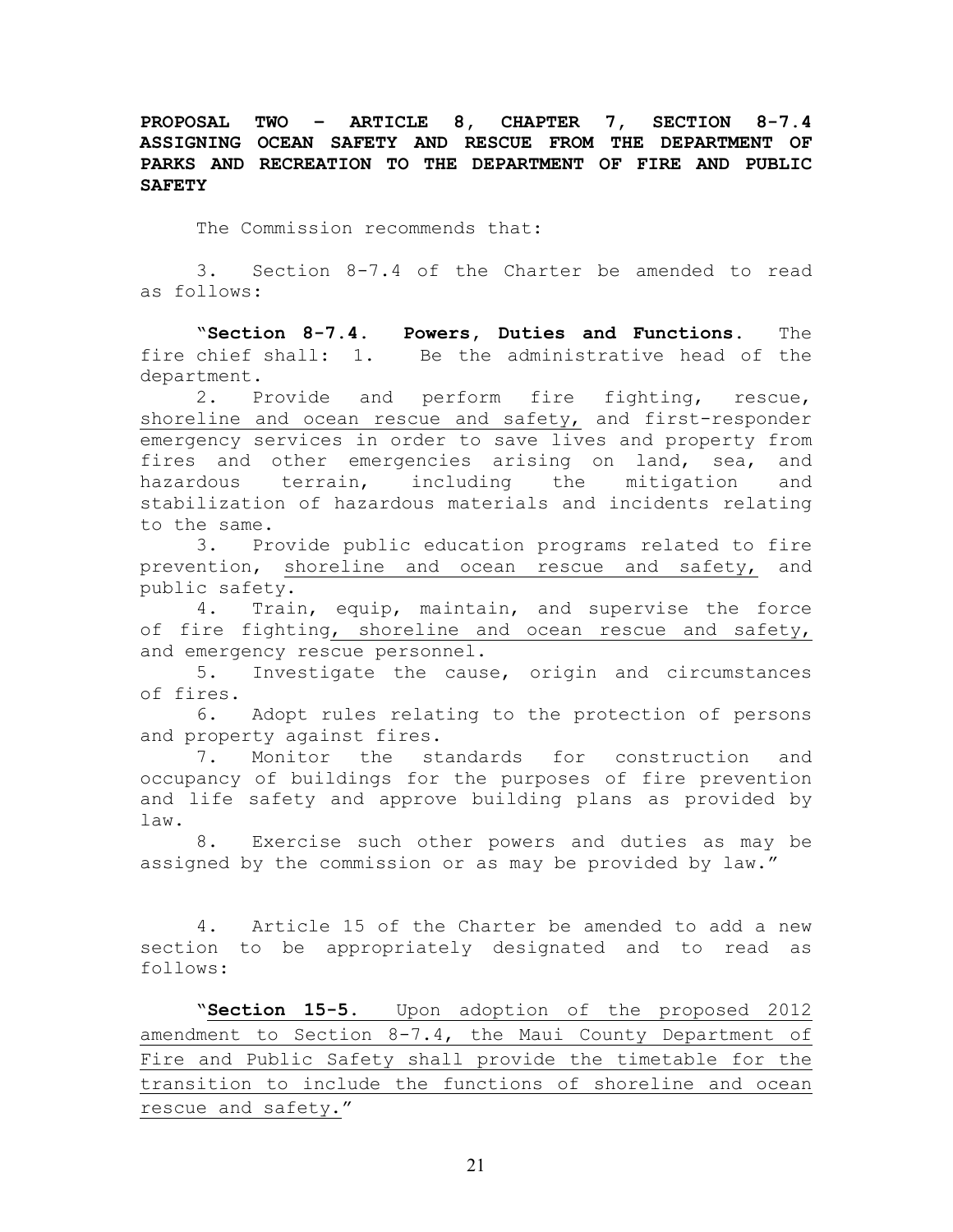The **ballot question** would be as follows:

 Should Section 8-7.4 of the Charter be amended to assign shoreline and ocean rescue and safety to the Department of Fire and Public Safety?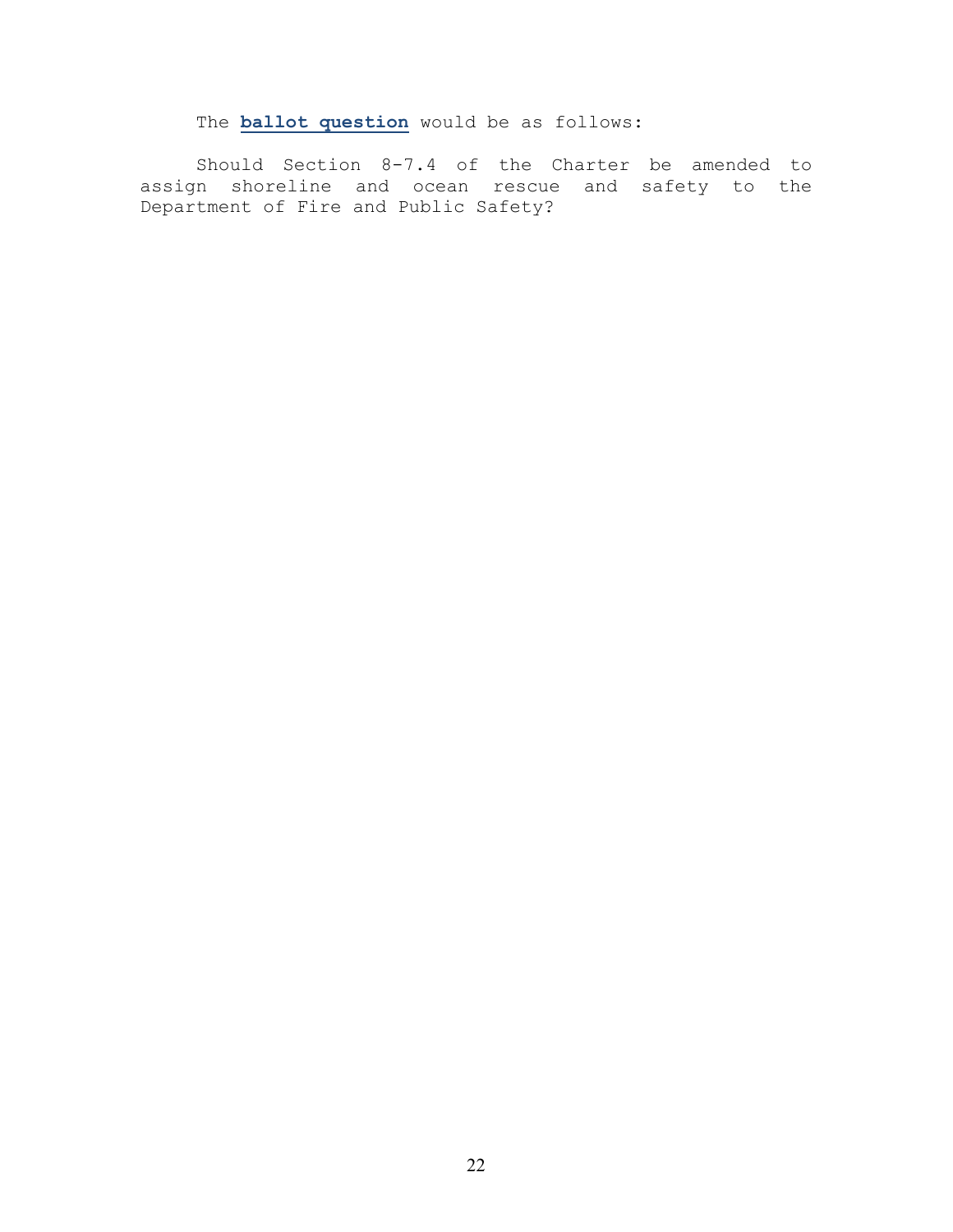## PROPOSAL THREE – ARTICLE 3, COUNTY COUNCIL, NEW SECTION 3- 8, OFFICE OF THE COUNTY AUDITOR

The Commission recommends that:

 5. Article 3 of the Charter be amended by adding new sections to be appropriately designated and to read as follows:

"Section 3-8.1. Declaration of Policy. It is declared to be the policy of the county to promote economy, efficiency and improved service in the transaction of the public business in the legislative and executive branches of county by: 1. Limiting expenditures to the lowest amount consistent with the efficient performance of essential services, activities, and functions.

2. Eliminating duplication and overlapping of services, activities, and functions.

3. Consolidating services, activities, and functions of a similar nature.

4. Abolishing services, activities, and functions not necessary to the efficient conduct of government.

Section 3-8.2. Office of County Auditor and County Auditor. 1. There is established an office of the county auditor, to be headed by a county auditor who shall be appointed by the county council, by a majority vote of its membership, and shall serve for a term of six years. The county auditor may be re-appointed, or a successor appointed, by the council for subsequent terms of six years. The county auditor may hold over until a successor is appointed. The salary of the county auditor shall be determined by the salary commission. The council, by a two-thirds vote of its membership, may remove the county auditor from office at any time for cause. The county auditor shall be exempt from the civil service.

2. The county auditor shall possess adequate professional proficiency for the office, demonstrated by relevant certification as a certified internal auditor or certified public accountant, and have at least five years of experience in the field of auditing, evaluation, or analysis. The county auditor shall have a bachelor's degree in accounting, business administration, or public administration or related field.

|  |                                                           |  | Except for exercising the right to vote, neither |  |  |  |  |  |  |  |
|--|-----------------------------------------------------------|--|--------------------------------------------------|--|--|--|--|--|--|--|
|  | the county auditor nor any staff member of the office of  |  |                                                  |  |  |  |  |  |  |  |
|  | the county auditor shall support, advocate, or aid in the |  |                                                  |  |  |  |  |  |  |  |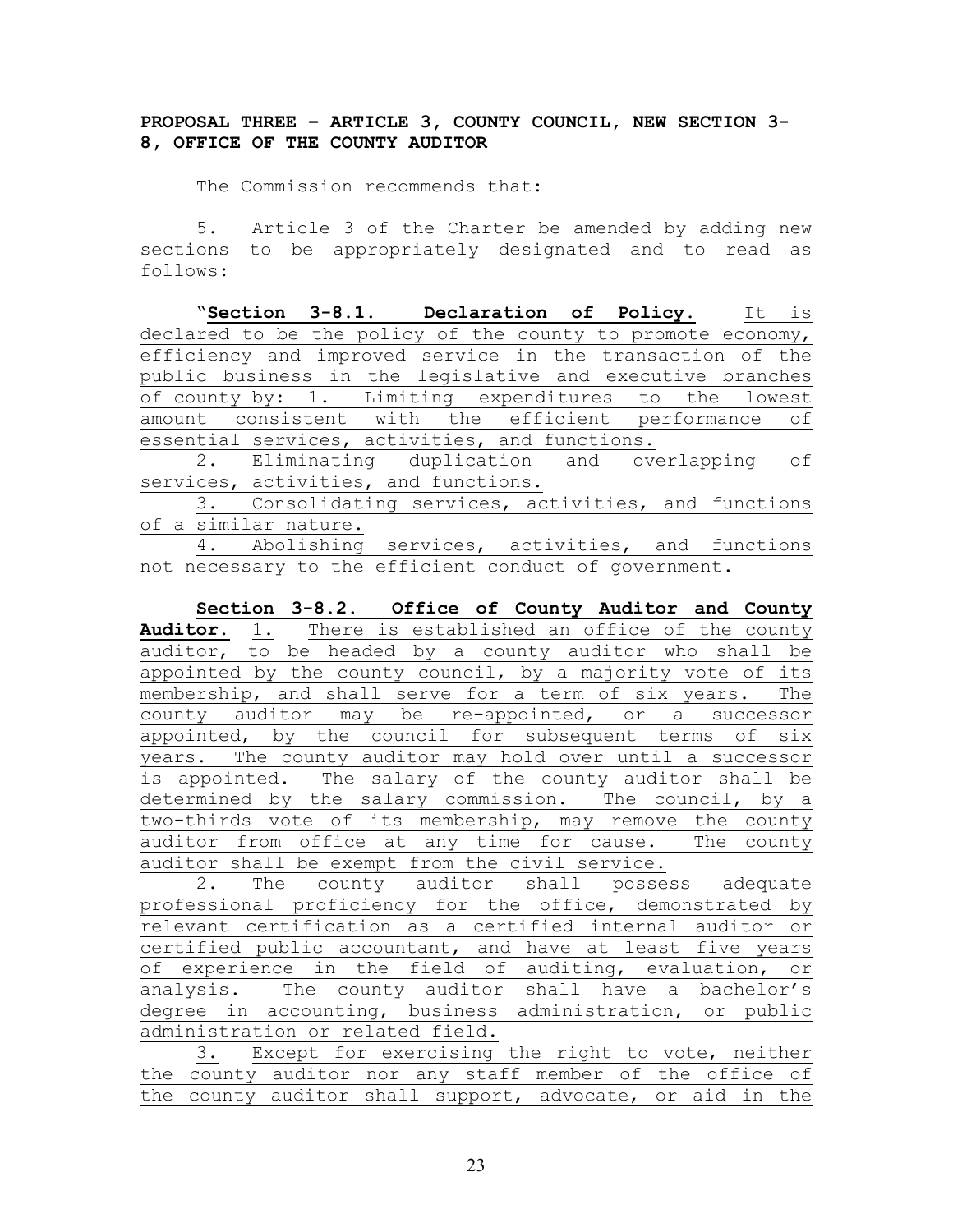election or defeat of any candidate for county public office.

4. The county auditor shall appoint the necessary staff as shall be authorized by law. Persons appointed to such positions shall be exempt from the civil service and shall serve at the pleasure of the county auditor.

Section 3-8.3. Powers, Duties and Functions. 1. The county auditor shall have the duty and power to conduct or cause to be conducted:

a. The independent annual financial audit of the county, as authorized by Section 9-13 of this charter;

b. Other program, financial, or performance audits or evaluations regarding county organizations, operations, and regulations; and

c. Performance or financial audits of the funds, programs, or activities of any agency or function of the county, as the county auditor deems warranted; provided that, before each fiscal year, the auditor shall transmit a plan of the audits proposed to be conducted during the fiscal year to the mayor and the council, for review and comment, but not approval.

2. Audit findings and recommendations shall be set forth in written reports of the county auditor, a copy of which shall be transmitted to the mayor and to the council, which shall be public records, except as provided by law.

3. For the purposes of carrying out any audit, the county auditor shall have full, free, and unrestricted access to any county officer or employee and shall be authorized to examine and inspect any record of any agency or operation of the county, to administer oaths and subpoena witnesses, and compel the production of records pertinent thereto. If any person subpoenaed as a witness or compelled to produce records shall fail or refuse to respond thereto, the proper court, upon request of the county auditor, shall have the power to compel obedience to any process of the county auditor and to punish, as a contempt of the court, any refusal to comply therewith without good cause. Notwithstanding Section 3-6(6), the county auditor may, without council approval, retain special counsel to represent the county auditor in implementing these powers.

4. The county auditor shall submit its budget to the county council and its budget shall include the cost of government's budget subject to Article 9, Section 9-2(1).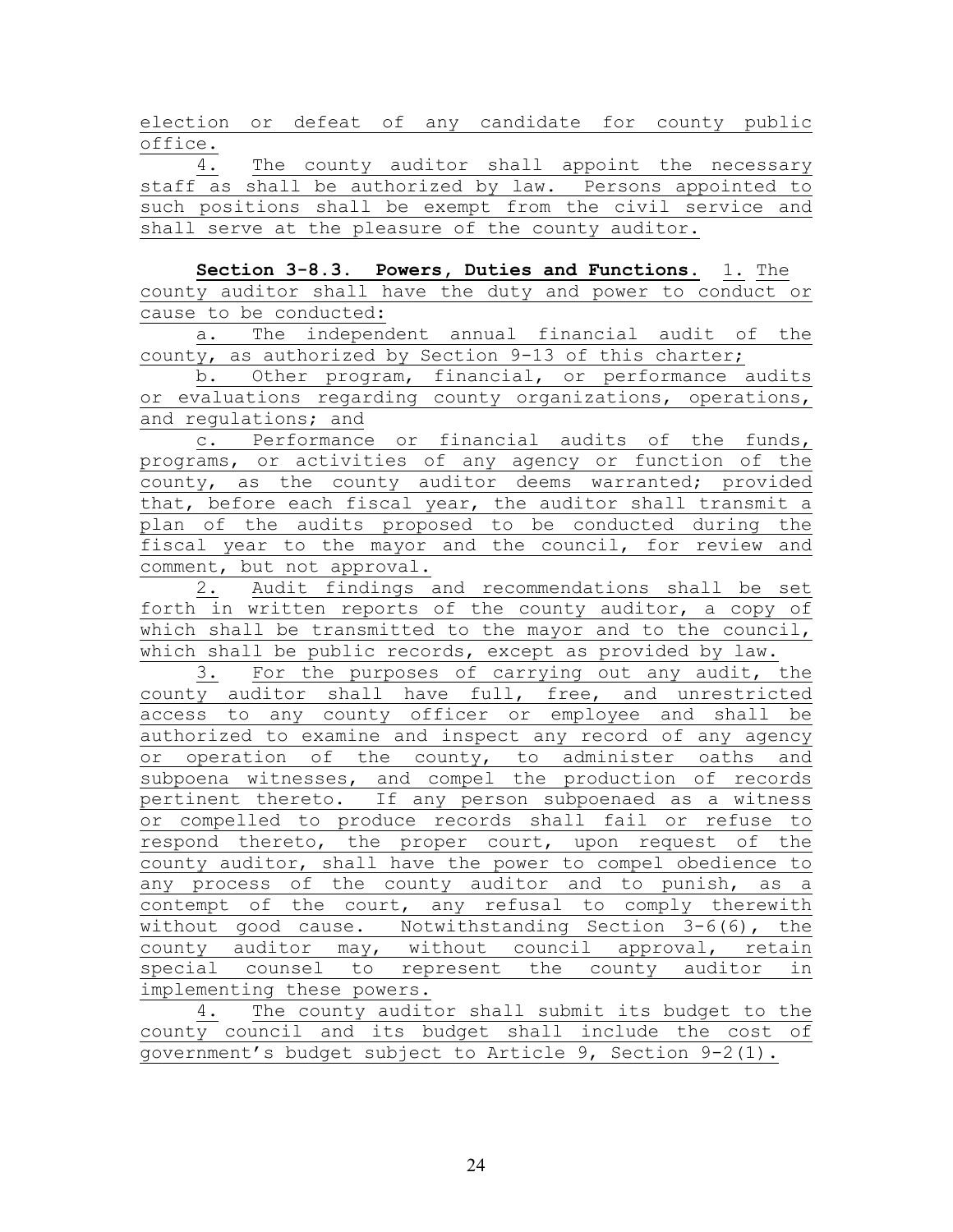Section 3-8.4. Cost of Government Commission. For the purpose of carrying out the policy set forth herein, in accordance with section 13-2 of this charter, the mayor with the approval of the council shall appoint a cost of government commission consisting of nine members. The commission shall be advisory to the county auditor.

The commission shall have the power and duty to:

1. Study and investigate the organizations and methods of operations of all departments, commissions, boards, offices, and other instrumentality of all branches of the county government and determine what changes, if any, may be desirable to accomplish the policy set forth herein.

2. Be authorized to secure directly from any department, commission, board, office, or any other instrumentalities of all branches of the county government or from any individual officer or employee of the county, information, suggestions, estimates, and statistics necessary to carry out its duties.

3. Submit an annual report of its findings and recommendations to the mayor, council, and county auditor.

Section 3-8.5. Definitions. For the purpose of this section, the following definitions shall apply:

"Agency or operation of the county" includes any executive agency, semi-autonomous agency, council office, and other establishment of county government supported, in whole or in part, by county or public funds.

"Council office" includes the council itself, the office of a council member and the council member's immediate staff, the office of the county clerk, and the office of council services. This definition shall not be construed as excluding the office of the county auditor from the legislative branch.

|  |  | "Record" includes any account, book, paper, and |  |  |  |  |  |  |  |                                                             |  |  |
|--|--|-------------------------------------------------|--|--|--|--|--|--|--|-------------------------------------------------------------|--|--|
|  |  |                                                 |  |  |  |  |  |  |  | document, and any financial affair, notwithstanding whether |  |  |
|  |  |                                                 |  |  |  |  |  |  |  | any of the preceding is stored on paper or electronically." |  |  |

 6. Article 9, Section 9-13 of the Charter, relating to Audit of Accounts, be amended to read as follows:

"Section 9-13. Audit of Accounts. Within six (6) months after the beginning of each fiscal year, [the county council shall provide for] the county auditor shall conduct or cause to be conducted an independent financial audit of the  $funds$ , accounts<sub>1</sub> and other evidences of financial</u> transactions of the county and of all operations for which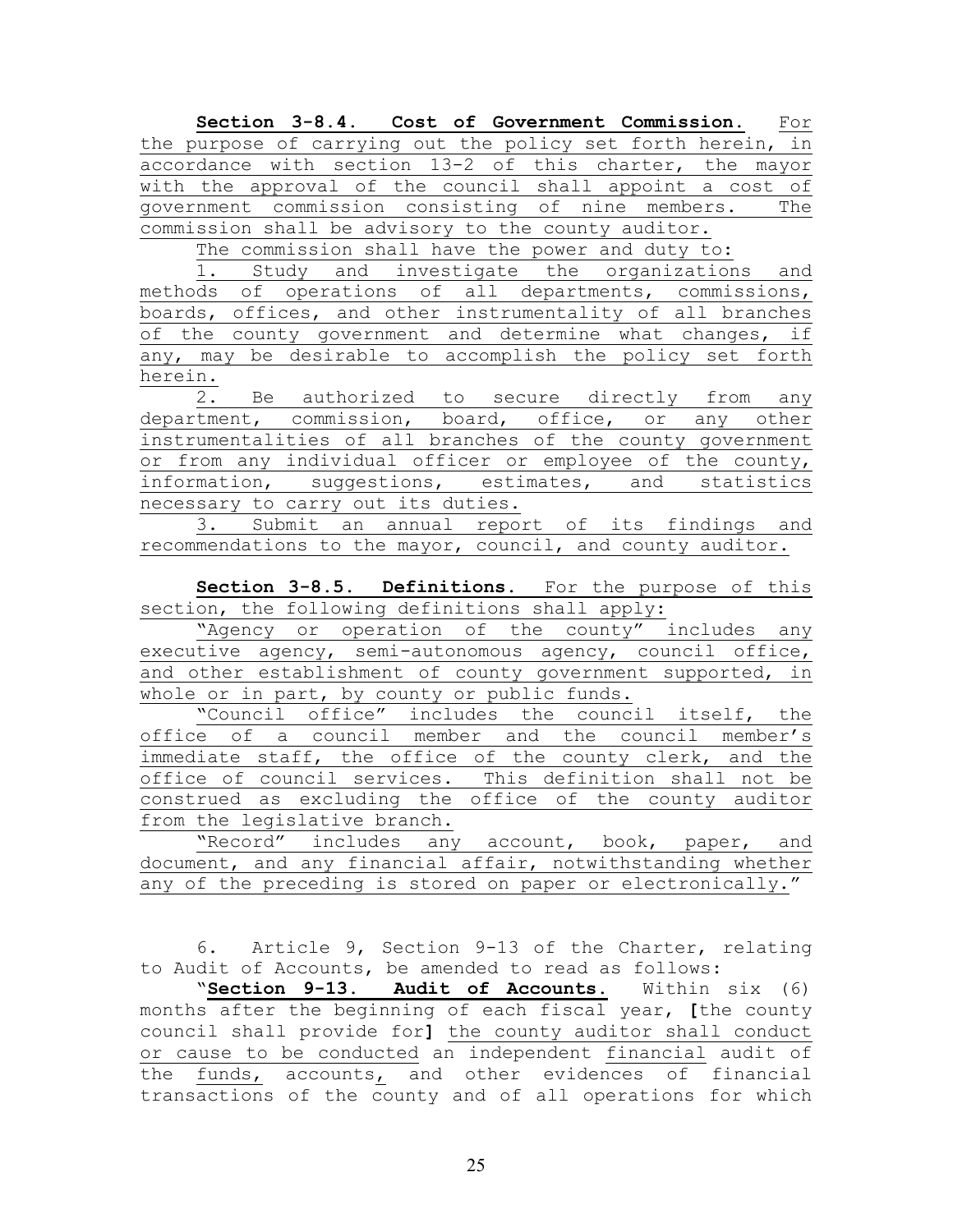the county is responsible<sup>[.]</sup> for the audited fiscal year. The audit shall be [made] conducted by a certified public accountant or firm of certified public accountants[, designated by the council,] who have no personal interest, direct or indirect, in the fiscal affairs of the county or any of its operations. The audit shall include both financial accountability and adequacy of the financial and accounting system. If the State makes such an audit, the [council] county auditor may accept it as satisfying the requirements of this section. The scope of the audit shall be in accordance with the terms of a written contract [to be] recommended by the county auditor and signed by the council chair[,] as the contracting officer for the legislative branch, which contract shall encourage recommendations for better financial controls and procedures and shall provide for the completion of the audit within a reasonable time after the close of the previous fiscal year. A copy of the audit reports shall be filed with the county clerk and shall be a public record[.], unless otherwise provided by law.

In case of the death, resignation, or removal of the director of finance, the council shall cause an independent audit to be made of the finance director's accounts."

7. Article 15 of the Charter, relating to Transitional Provisions, be amended to add a new section to be appropriately designated and to read as follows:

"Section 15-5. Transfer of Audit Functions to the Office of the County Auditor. 1. All lawful obligations and liabilities owed by or to the office of council services relating to financial and performance audits on June 30, 2013 shall remain in effect on July 1, 2013. The obligations and liabilities shall be assumed by the office of the county auditor.

All contracts held by the office of council services relating to financial and performance audits which are to remain effective after June 30, 2013 shall be assumed by the office of the county auditor. The contracts shall continue in effect until fulfilled or lawfully terminated. All financial and performance audit activities administered by the office of council services on June 30, 2013 shall be assumed by the office of the county auditor on July 1, 2013.

2. On July 1, 2013, all records, data, and information held by the office of council services relating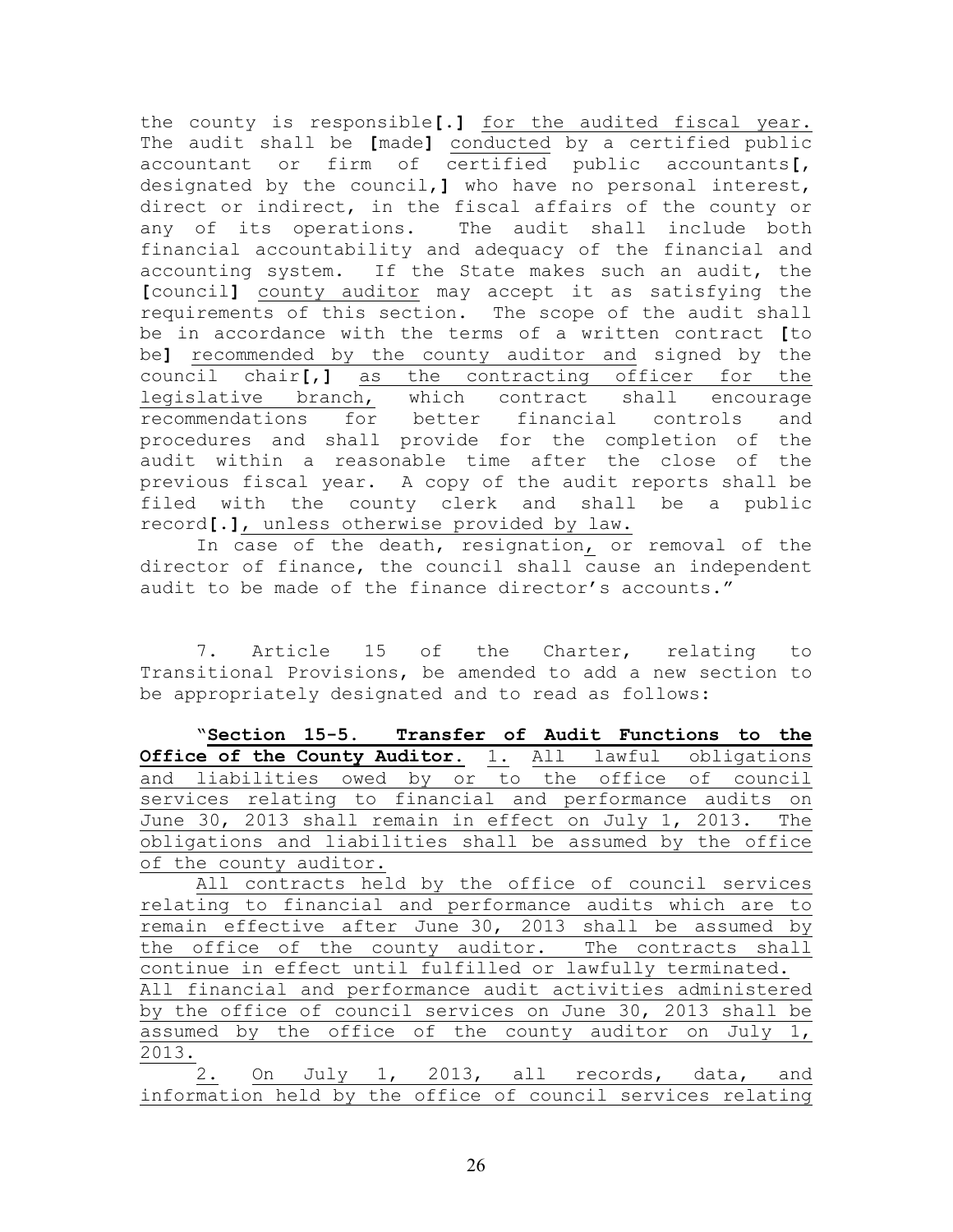to financial and performance audits which have not been completed as of June 30, 2013 shall be transferred to the office of the county auditor."

 8. Article 8, Chapter 16, should be deleted in its entirety as follows:

"[Section 8-16.1. Declaration of Policy. It is declared to be the policy of the county to promote economy, efficiency and improved service in the transaction of the public business in the legislative and executive branches of county by:

1. Limiting expenditures to the lowest amount consistent with the efficient performance of essential services, activities, and functions.

2. Eliminating duplication and overlapping of services, activities, and functions.

3. Consolidating services, activities, and functions of a similar nature.

4. Abolishing services, activities, and functions not necessary to the efficient conduct of government.

Section 8-16.2. Cost of Government Commission. For the purpose of carrying out the policy set forth herein the mayor with the approval of the council shall biennially appoint a cost of government commission consisting of nine members. Each such commission shall:

1. Prepare and submit to the mayor a request for an appropriation for the operation of the commission.

2. Study and investigate the organizations and methods of operations of all departments, commissions, boards, offices and other instrumentality of all branches of the county government and determine what changes, if any, may be desirable to accomplish the policy set forth herein.

3. Be authorized to secure directly from any department, commission, board, office, or any other instrumentalities of all branches of the county government or from any individual officer or employee of the county, information, suggestions, estimates, and statistics necessary to carry out its duties.

4. Submit a report of its findings and recommendations to the mayor and council not later than eleven months after its appointment.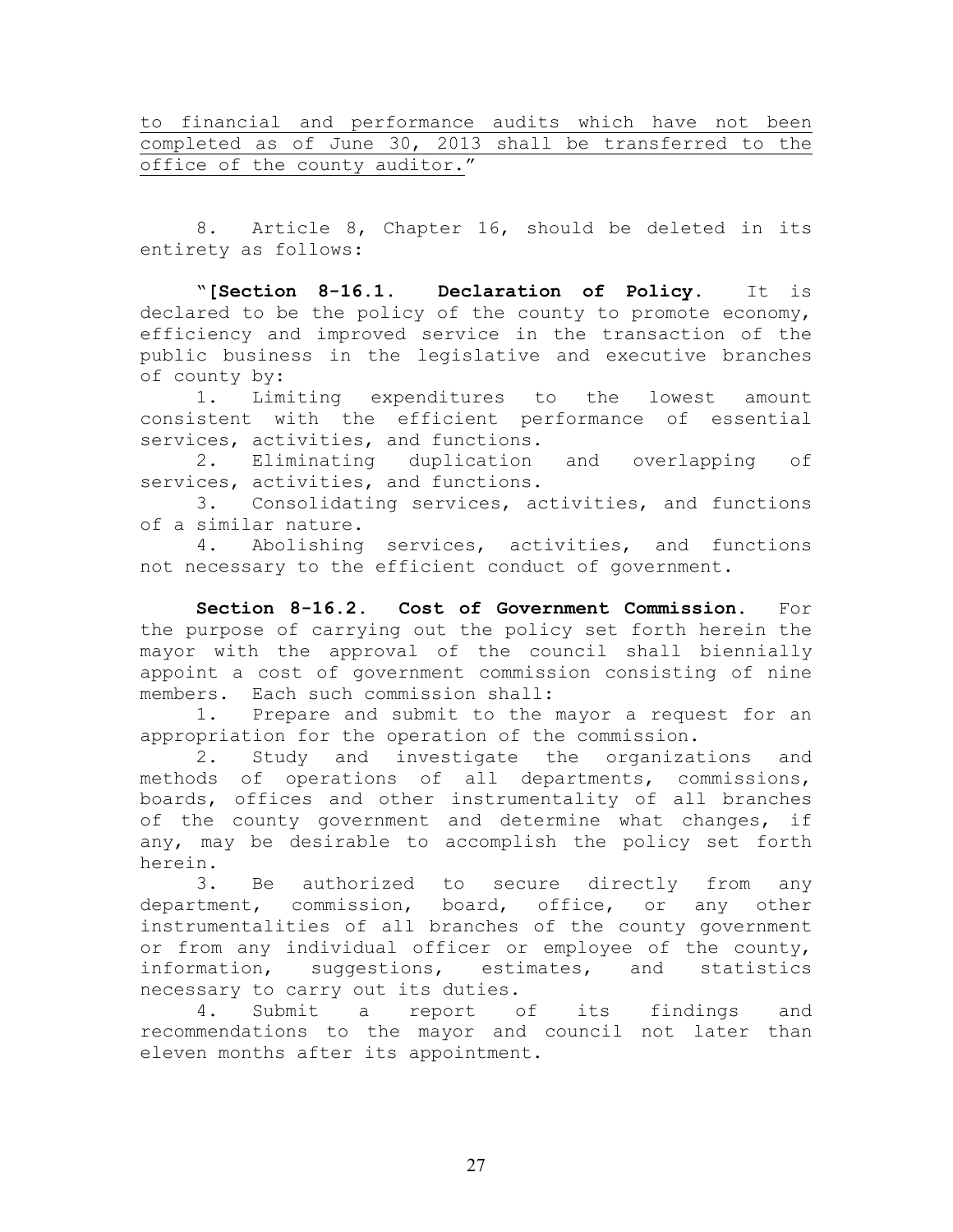Section 8-16.3. Term of Commission. Members of the Cost of Government Commission shall serve for staggered terms of two years, with an initial appointment of four members to serve two year terms and five members to serve one year terms. A member may be reappointed, but shall not serve on the commission for more than a total of four years.]"

The **ballot question** would be as follows:

 Should the Charter be amended to establish an independent Office of the County Auditor, to provide for the appointment and removal of an independent County Auditor by the County Council, to define the County Auditor's duties and powers in order to increase accountability and efficiency of County operations, to attach the Cost of Government Commission as an advisory board to the County Auditor, and to make other clarifying, conforming, transitional, and related amendments?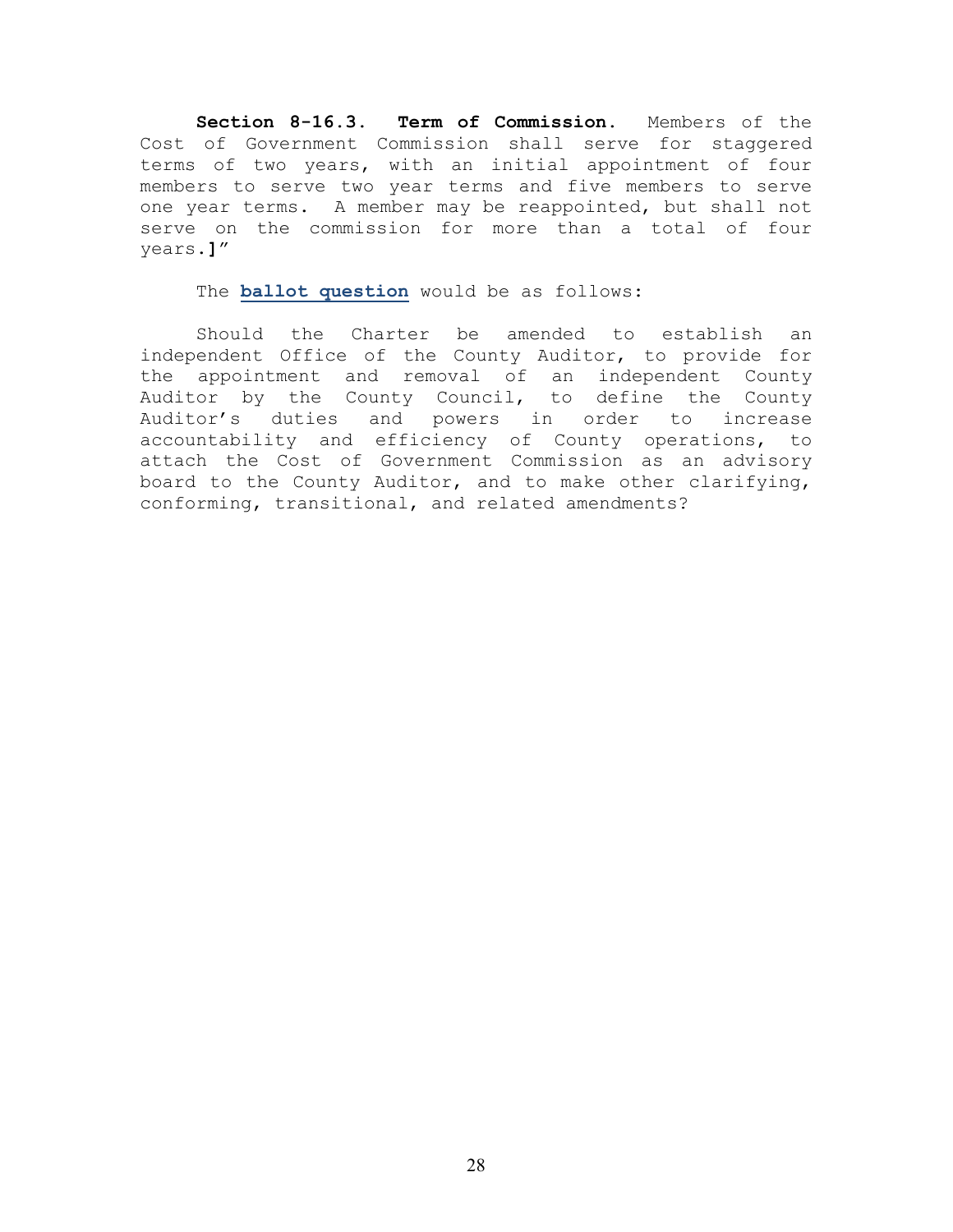PROPOSAL FOUR – ARTICLE 3, COUNTY COUNCIL, SECTION 3-5, PROCEDURE; MEETINGS; RULES AND JOURNAL; VOTING; REQUIRE INTERACTIVE COMMUNICATIONS ACCESS FOR PUBLIC TESTIMONY AT ALL COUNTY COUNCIL AND COUNTY COUNCIL COMMITTEE MEETINGS

The Commission recommends that:

 9. Section 3-5 of the Charter be amended to add a new subsection to be appropriately designated and to read as follows:

 "Section 3-5(5). To the extent capable, the council shall provide interactive communications access for the residents of Hana, Lana'i, Moloka`i and other geographic areas as the council shall deem appropriate and reasonable to all county council meetings and county council committee meetings. Said access shall include, but not be limited to, the ability of the public to testify, of council members to ask questions, and of the public to respond to questions."

The **ballot question** would be as follows:

 Should Article 3, County Council, of the Charter be amended to require interactive communications access for public testimony at all County Council and County Council committee meetings for the residents of Hana, Lana`i, Moloka`i and other geographic areas as the Council deems appropriate and reasonable?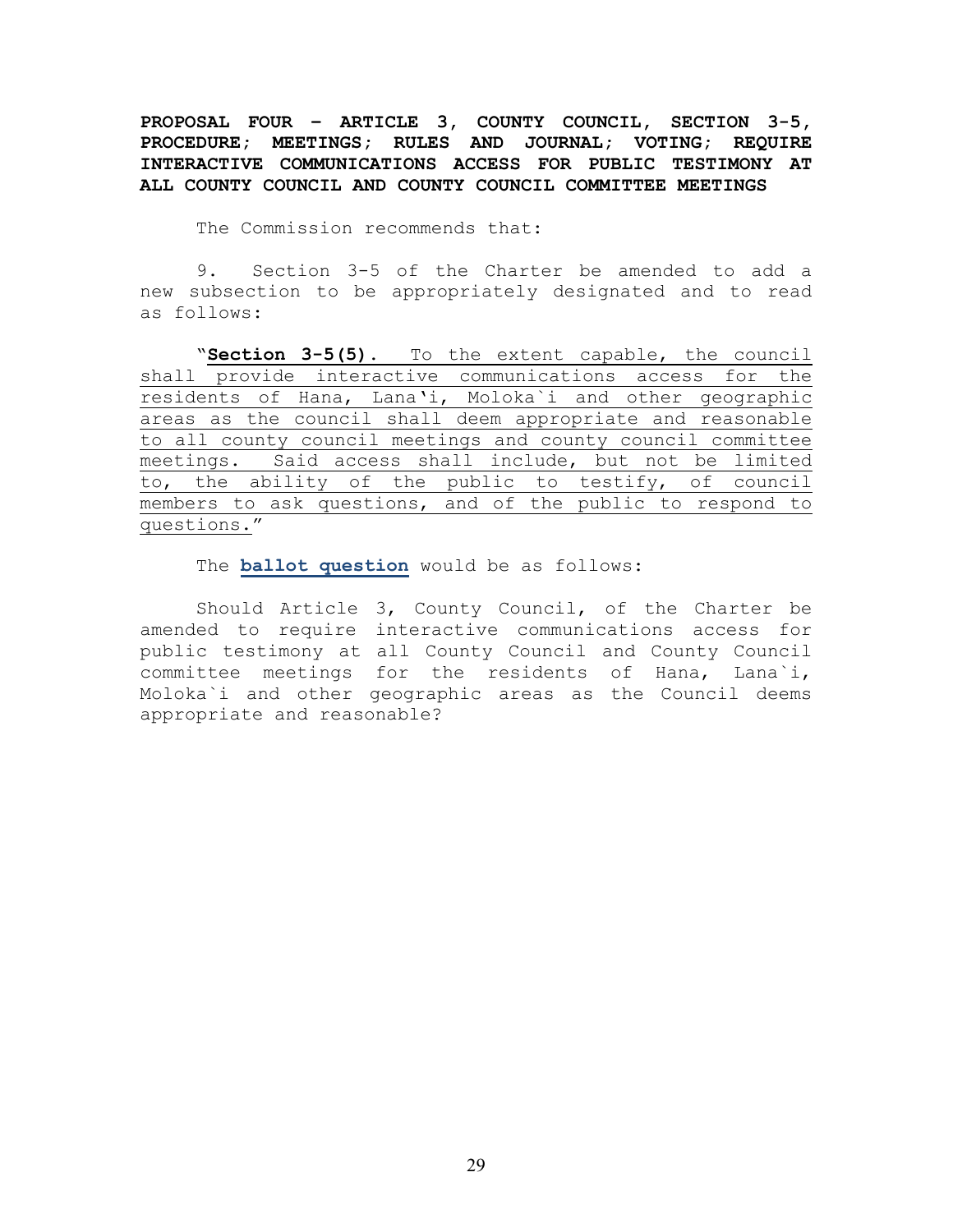PROPOSAL FIVE – AMEND ARTICLE 14, CHARTER AMENDMENT, TO ADD A NEW SECTION TO REQUIRE THAT THE CHARTER BE REVISED AND PUBLISHED TO INCLUDE ALL NEW SIGNIFICANT AMENDMENTS ADOPTED

The Commission recommends that:

 10. Article 14 of the Charter be amended to add a new section to be appropriately designated and to read as follows:

"Section 14-4. Publication of Maui County Charter. The Maui county charter shall be revised and published in its entirety following any special or general election on any proposed charter, or revision or amendment thereto to include all new significant amendments adopted."

The **ballot question** would be as follows:

Should Article 14 of the Charter be amended to add a new section to require that the Maui County Charter be revised and published to include all new significant amendments adopted?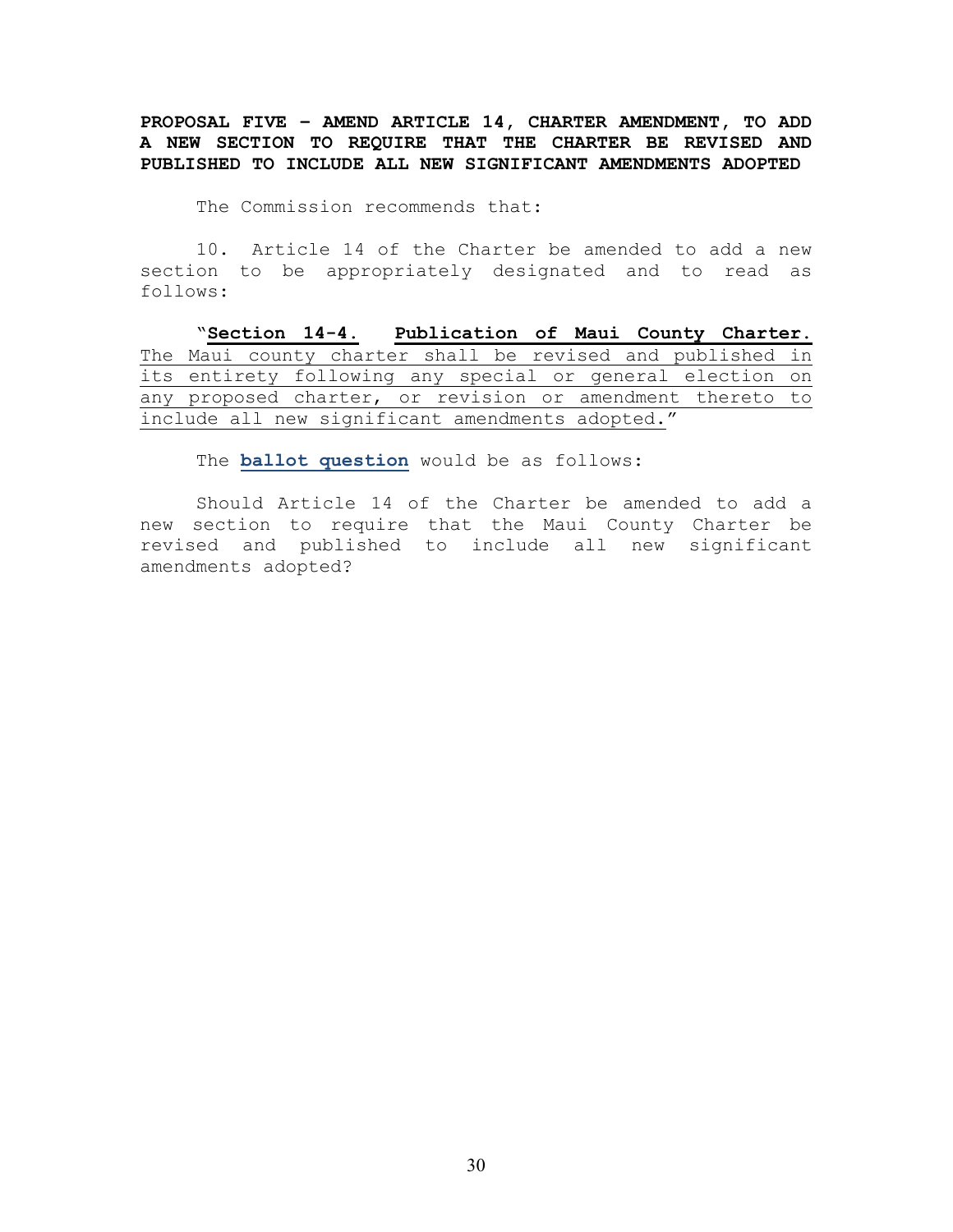# PROPOSAL SIX – ARTICLE 3, COUNTY COUNCIL RESIDENCY REQUIREMENTS

The Commission recommends that:

 12. Section 3.3 of the Charter, should be amended to read as follows:

 "Section 3.3. Qualifications. To be eligible for election or appointment to the council, a person must be a citizen of the United States, a voter in the county, [a resident of the county for a period of ninety (90) days next preceding the filing of nomination papers and at the time of filing of nomination papers a resident in the area from which the person seeks to be elected.] and be a resident in the area of the county from which the person seeks to be elected for a period of one year before the filing of nomination papers. If a council member ceases to be a resident of the county, or ceases to be a resident of the council member's residency area during the council member's term of office, or if a council member is adjudicated guilty of a felony, the council member shall immediately forfeit office and the seat shall thereupon become vacant."

The **ballot question** would be as follows:

Should Section 3.3 of the Charter be amended to increase the time period for residency requirements in the County of Maui, and from the area which the person seeks to be elected from 90 days to 1 year before a candidate for council files nomination papers?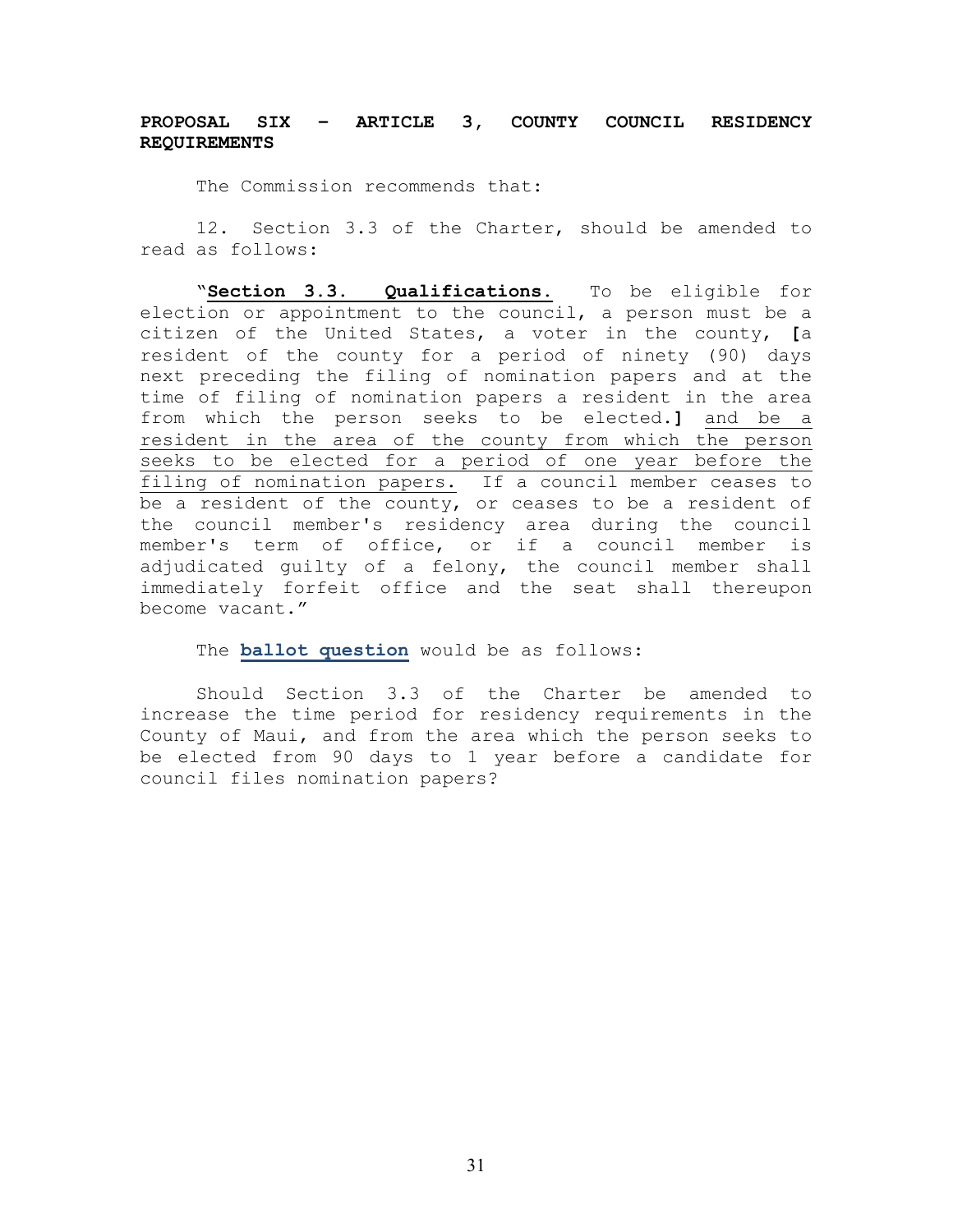#### PROPOSAL SEVEN – ARTICLE 7, MAYOR RESIDENCY REQUIREMENTS

The Commission recommends that:

 13. Section 7.3 of the Charter be amended to read as follows:

"Section 7-3. Qualifications. Any citizen of the United States who is a voter of the county and a resident of the county for a period of at least [ninety (90) days] one (1) year next preceding the filing of nomination papers shall be eligible to be mayor. Upon removal of the mayor's residence from the county, the mayor shall by that fact be deemed to have vacated the office of mayor. If the mayor ceases to be a voter of the county, or is adjudicated guilty of a felony, the mayor shall immediately forfeit the office of mayor."

The **ballot question** would be as follows:

Should Section 7.3 of the Charter be amended to increase the time period for residency requirement in the County of Maui from 90 days to 1 year before a candidate for Mayor files nomination papers?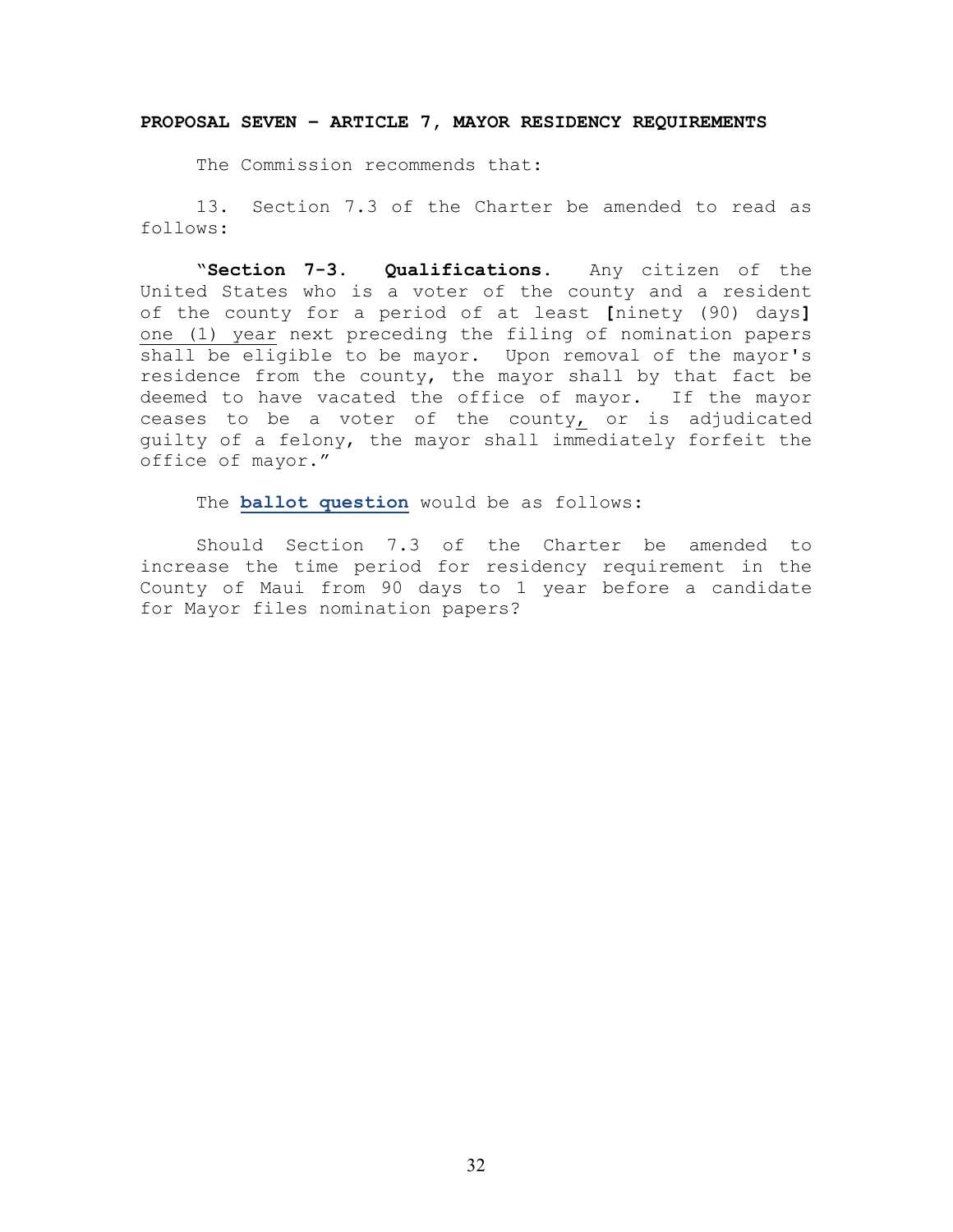PROPOSAL EIGHT – ARTICLE 8, CHAPTER 15, DEPARTMENT OF ENVIRONMENTAL MANAGEMENT, TO ADD ENVIRONMENTAL PROTECTION AND SUSTAINABILITY TO THE POWERS, DUTIES, AND FUNCTIONS OF THE DEPARTMENT OF ENVIRONMENTAL MANAGEMENT

The Commission recommends that:

 14. Section 8-15.3 of the Charter be amended to read as follows:

"Section 8-15.3. Powers, Duties and Functions. The director of environmental management shall: 1. Supervise waste management and control of pollution, including recycling, litter control, and protection of the unique beauty of Maui [County.] county.

2. Plan, design, build, operate, and maintain solid waste collection, processing and disposal systems, including recycling programs.

3. Plan, design, build, operate, and maintain the county's sewer treatment plants, pump stations, sewer lines, reclaimed water distribution systems, and related programs.

4. Guide efforts to optimize opportunities for environmental, natural resource protection, sustainability, conservation, and restoration.

[4.]5. Perform such other duties and functions as shall be assigned by the mayor."

The **ballot question** would be as follows:

Should Section 8-15.3 of the Charter be amended to add the following to the Powers, Duties and Functions of the Director of the Department of Environmental Management:

Guide efforts to optimize opportunities for environmental, natural resource protection, sustainability, conservation, and restoration?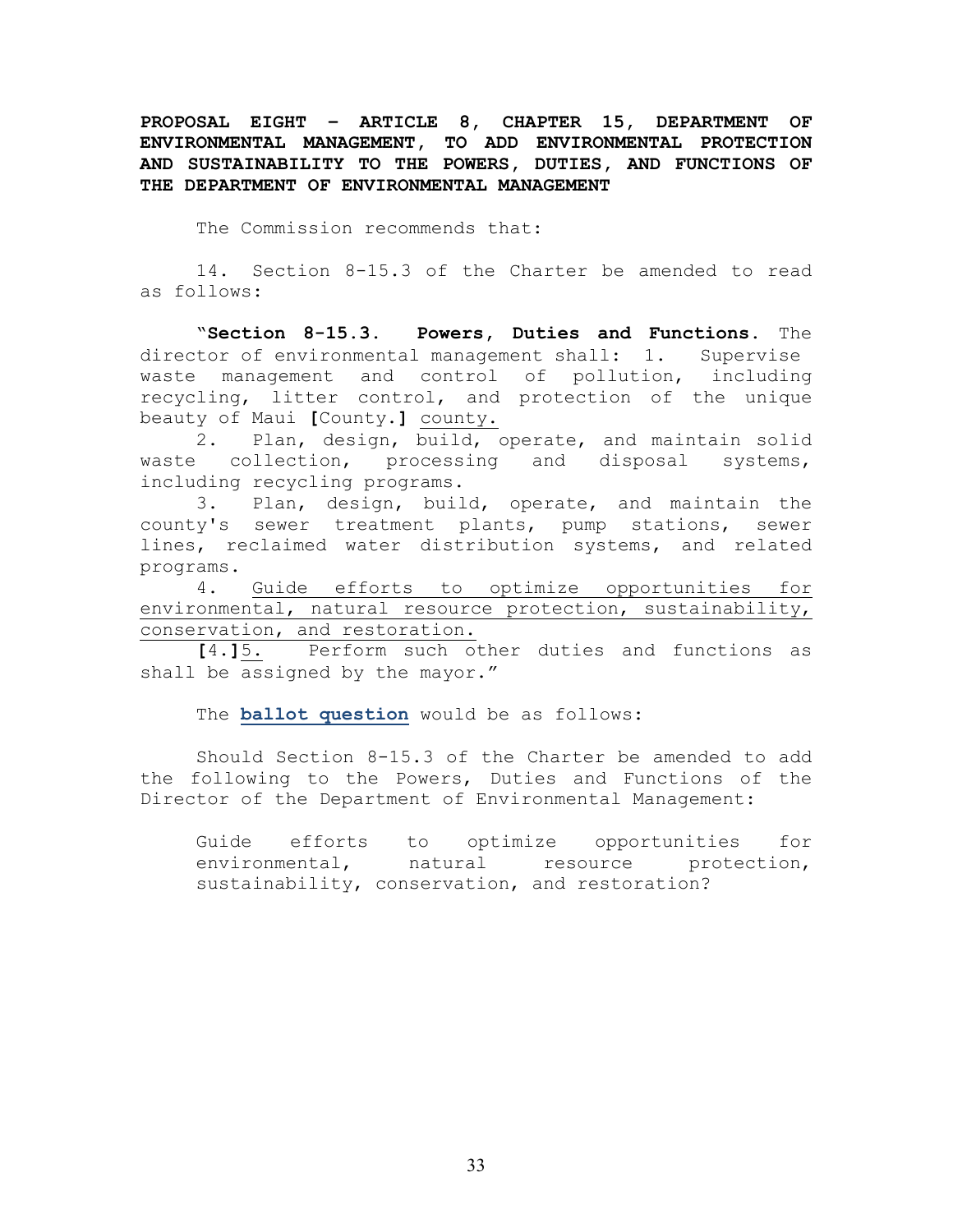PROPOSAL NINE - ARTICLE 8, CHAPTER 7, DEPARTMENT OF FIRE AND PUBLIC SAFETY, SECTION 8-7.2; ARTICLE 8, CHAPTER 9, DEPARTMENT OF PERSONNEL SERVICES, SECTION 8-9.4; ARTICLE 8, CHAPTER 12, DEPARTMENT OF POLICE, SECTION 8-12.2; ARTICLE 8, CHAPTER 13, DEPARTMENT OF LIQUOR CONTROL, SECTION 8- 13.2, TO PROVIDE CONSISTENCY IN THE PROCESS IN WHICH THE VARIOUS COMMISSIONS OF THE LISTED DEPARTMENTS THAT APPOINT ITS DIRECTORS OR CHIEFS HANDLE THE EVALUATION AND REMOVAL OF ITS DIRECTORS OR CHIEFS

The Commission recommends that:

 15. Article 8, Chapter 7, Section 8-7.2 of the Charter be amended to read as follows:

"Section 8-7.2. Fire and Public Safety Commission. The fire and public safety commission shall consist of nine members appointed by the mayor with the approval of the council. The fire and public safety commission shall:

1. Adopt such rules as it may consider necessary for the conduct of its business and regulation of the matters committed to its charge by law.

2. Review and submit to the mayor the department's request for an annual appropriation for the operation of the department.

3. Review the operations of the department of fire and public safety and the civil defense agency and make recommendations for changes that may be desirable to improve the performance of emergency functions and the provision of public safety services.

4. Receive, review, and investigate any charges brought forth by the public against the conduct of the department of fire and public safety or any of its members and submit a written report of its findings and recommendations to the fire chief for disposition.

5. [Evaluate at least annually] Annually review and evaluate the performance of the fire chief and submit a report to the mayor and the council.

6. Submit an annual report to the mayor and the council on its activities.

7. Have such other powers and duties as may be provided by law.

Except for purposes of inquiry or as otherwise provided in this charter, neither the commission nor its members shall interfere in any way with the administrative affairs of the department."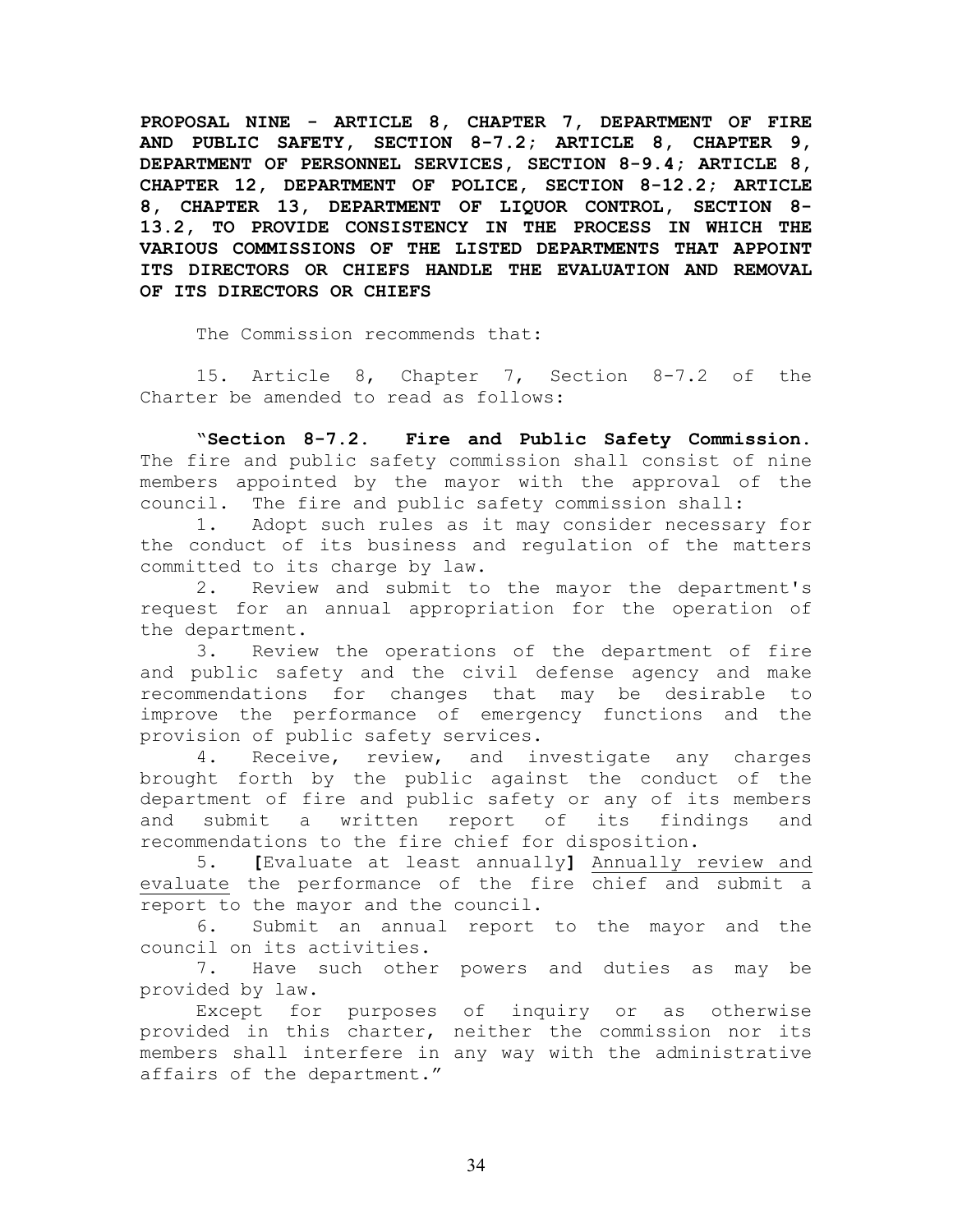16. Article 8, Chapter 9, Section 8-9.4 of the Charter, should be amended to read as follows:

"Section 8-9.4. Civil Service Commission. The civil service commission shall consist of five members appointed by the mayor with the approval of the council.

The civil service commission shall:

1. Adopt rules having the force and effect of law to carry out the provisions of the civil service laws of the State.

2. Request an annual appropriation for the operation of the department.

3. Hear appeals, in accordance with law, by any officer or employee aggrieved by any action by the director of personnel services or by an appointing authority.

4. Advise the mayor and director of personnel services on problems concerning personnel administration.

5. Annually review and evaluate the performance of the director of personnel services and submit a report to the mayor and the council.

[5.]6. Have such other powers and duties as may be provided by law."

 17. Article 8, Chapter 12, Section 8-12.2 of the Charter be amended to read as follows:

"Section 8-12.2. Police Commission. The police commission shall consist of nine members appointed by the mayor with the approval of the council.

The police commission shall:

1. Adopt such rules as it may consider necessary for the conduct of its business and regulation of the matters committed to its charge by law.

2. Review and submit to the mayor the department's request for an annual appropriation for the operation of the department.

3. Receive, review and investigate any charges brought forth by the public against the conduct of the department or any of its members and submit a written report of its findings and recommendations to the chief of police for the chief's disposition.

4. Annually review and evaluate the performance of the chief of police and submit a report to the mayor and the council.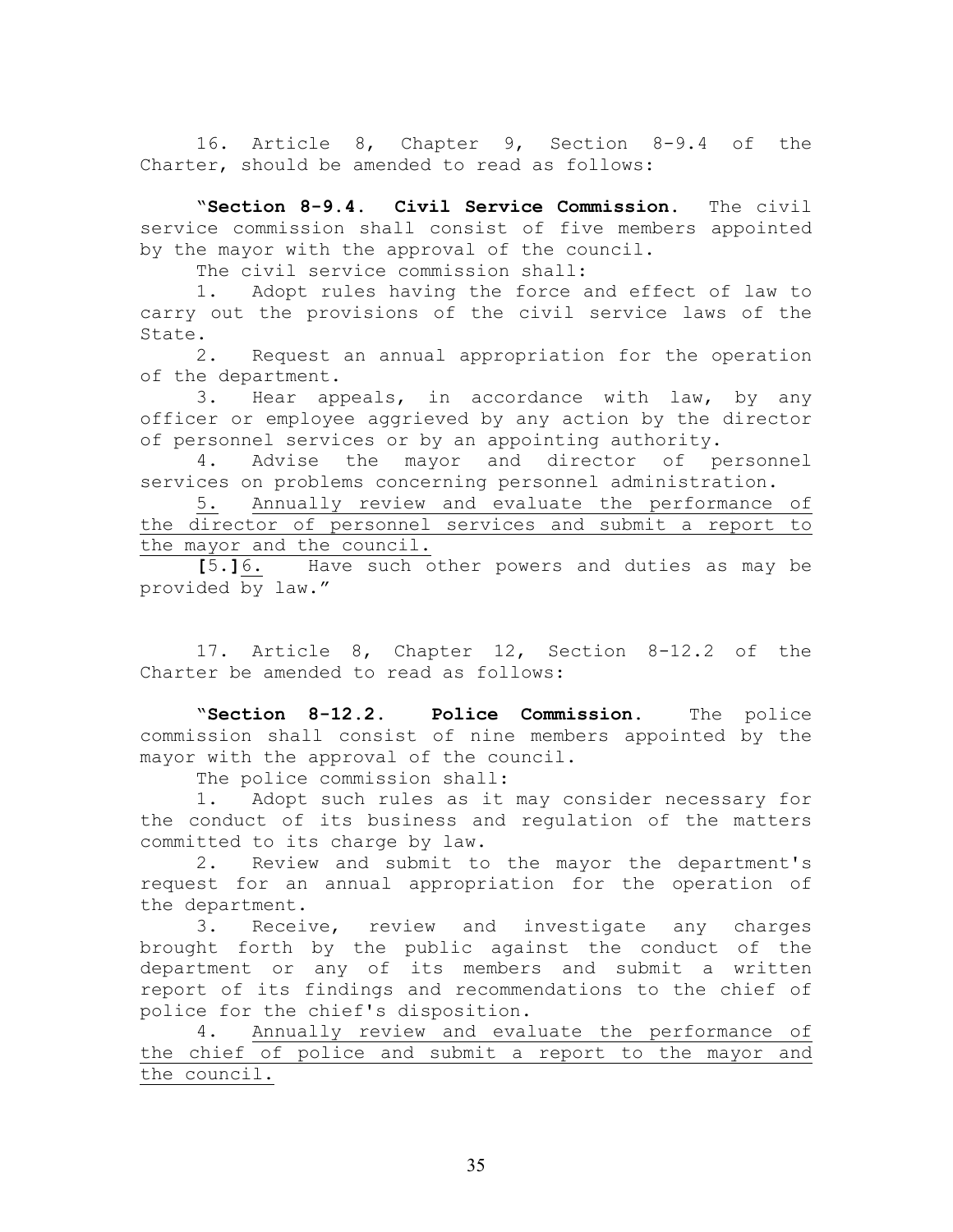[4.]5. Have such other powers and duties as may be provided by law."

 18. Article 8, Chapter 13, Section 8-13.2 of the Charter be amended to read as follows:

"Section 8-13.2. Liquor Control Commission. The liquor control commission shall consist of nine members appointed by the mayor with the approval of the council.

The liquor control commission shall:

1. Prepare and submit a request for an annual appropriation for the operation of the department.

2. Adopt rules having the force and effect of law for the administration of liquor control in the county and to carry out provisions of the liquor control laws of the State, including, but not limited to, the fixing of liquor license fees.

3. Grant, renew, or refuse applications for licenses for the manufacture, importation and sale of liquor in the county under applicable laws and regulations.

4. Annually review and evaluate the performance of the director of liquor control and submit a report to the mayor and the council.

[4.]5. Have such other powers and duties as may be provided by law not in conflict with the provisions of this section."

 19. Article 8, Chapter 13, Section 8-13.4 of the Charter be amended to read as follows:

"Section 8-13.4. Director of the Department of Liquor Control. The director of the department of liquor control shall be appointed and may be removed by the liquor control commission. The director may be removed by the liquor control commission only after being informed in writing of the charges which are resulting in the director's dismissal, and after being given a hearing before the commission. The director of the department of liquor control shall have had a minimum of five years experience in law enforcement, at least three of which shall have been in an administrative capacity."

The **ballot question** would be as follows: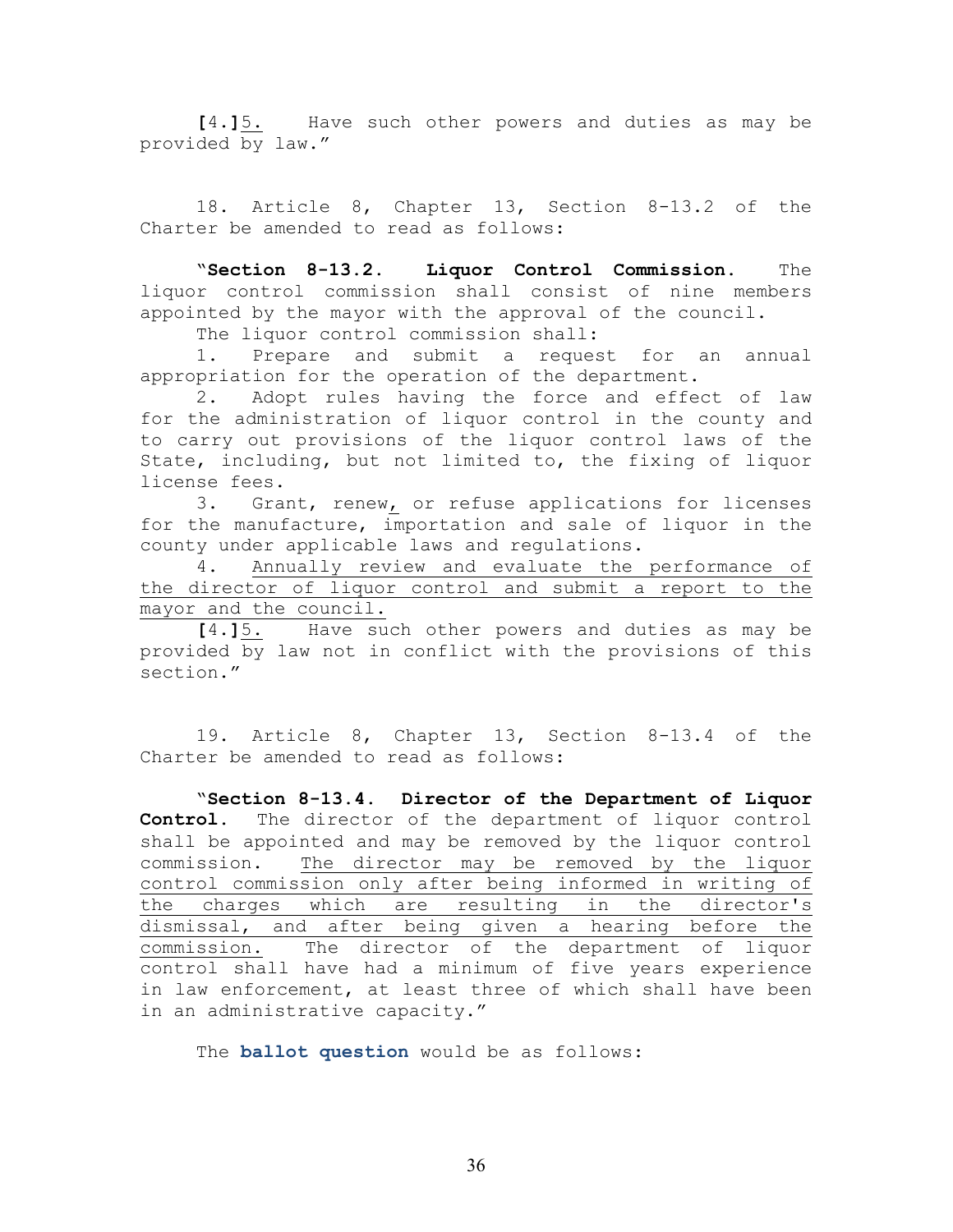Should Chapters 7 (Department of Fire and Public Safety), 9 (Department of Personnel Services), 12 (Department of Police), and 13 (Department of Liquor Control) of Article 8 of the Charter be amended to provide consistency in the process in which the various commissions of the listed departments that appoint its directors or chiefs handle the evaluation and removal of its directors or chiefs?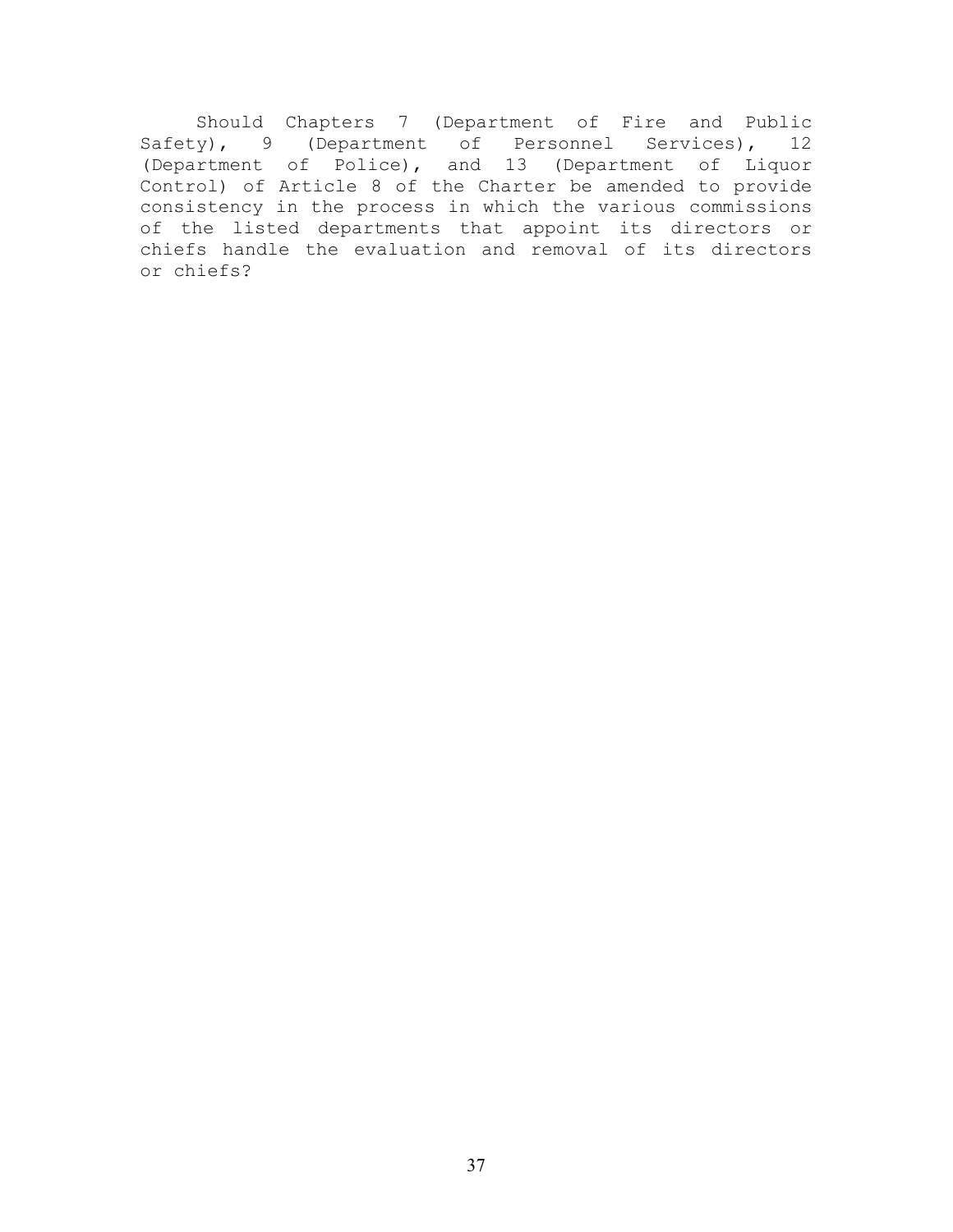#### PROPOSAL TEN – PREAMBLE

The Commission recommends that:

20. The Preamble of the Charter be amended to read as follows:

WE, THE PEOPLE OF THE COUNTY OF MAUI, mindful of our Hawaiian history, heritage and culture and our uniqueness as a four island county, dedicate our efforts to fulfill the philosophy decreed by the Hawaii State motto, "Ua mau ke ea o ka aina i ka pono," ["The life of the land is perpetuated in righteousness."]

[WE, THE PEOPLE OF THE COUNTY OF MAUI,] In order to secure the benefits of the best possible form of county government and to exercise the powers and assume the responsibilities of county government to the fullest extent possible, we do hereby adopt this charter of the County of Maui, State of Hawai`i."

The **ballot question** would be as follows:

Should the Preamble of the Charter be amended to add that the people of the County of Maui being mindful of their Hawaiian history, heritage and culture and uniqueness as a four island County shall dedicate their efforts to fulfill the philosophy decreed by the Hawaii State motto, "Ua mau ke ea o ka aina i ka pono," ["The life of the land is perpetuated in righteousness."]?

\* \* \*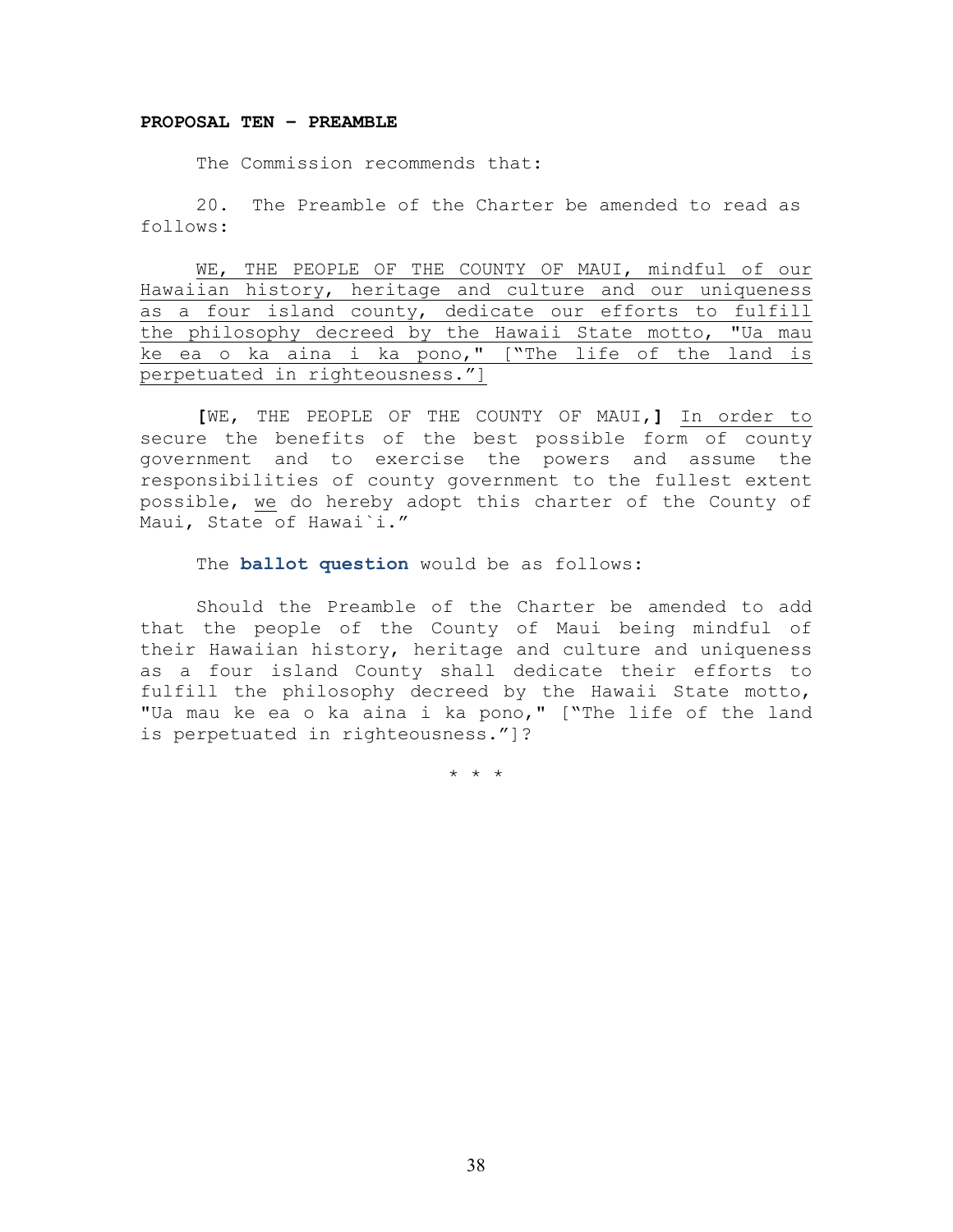On June 1, 2012, Danny A. Mateo, Council Chair, transmitted to the Commission certified copies of Resolution Nos. 12-54 and 12-55, which were adopted by the Council on June 1, 2012, and which respectively recalled the Council's proposed alternative relating to Council Term Limits, and the Council's proposed alternative to Establish an Office of the County Auditor.

 The Commission met again on June 4, 2012 and June 25, 2012, to review discuss and take action on this 2011 – 2012 Maui County Charter Commission Final Revised Report to the County Clerk, June 25, 2012.

#### COMMISSION POLICY RECOMMENDATIONS TO THE MAYOR, THE COUNCIL, AND OTHER GOVERNMENTAL BODIES OF MAUI COUNTY

In addition to the proposed Charter revisions explained above, the Commission members, based on their year-long study of Maui's governance, makes the following policy recommendations to the Mayor, the Council, and the other governmental bodies of Maui County:

The Commission recommends that a task force be established to thoroughly review the structure of the County of Maui government, research other models of county governments and prepare a report.

#### COMMISSION POLICY RECOMMENDATIONS TO FUTURE CHARTER COMMISSIONS

The Commission recommends that the 2021 – 2022 Charter Commission's first meeting be on or about April 1, 2021, or as soon thereafter as possible. Further that a user manual be prepared for the first meeting of the Charter Commission that sets forth the timetable and the actual process of developing the ballot questions; the schedule of meetings and communications with the Council and submission to the Clerk; the limitations of Charter Commission powers at the end of the process; that Christmas time be avoided for public hearings; the rules that were adopted by the 2012 Charter Commission (which were based on the 2002 Charter Commission); a copy of the 2002 and 2012 brochures on the charter questions that were posed in prior elections and the information from the County Clerk on the votes cast and results; and that the RFP process for hiring a legislative